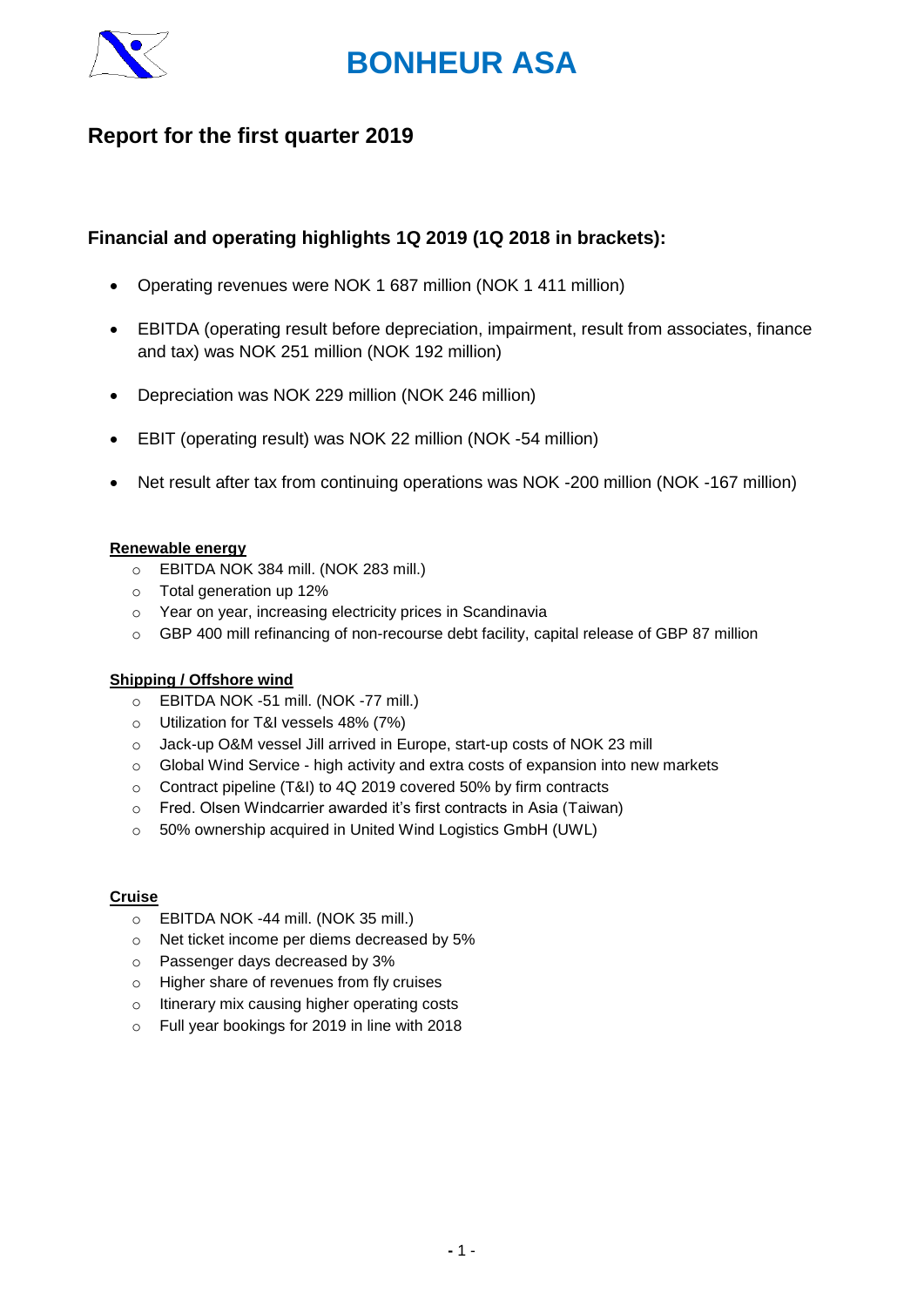

#### **Financial information**

The unaudited Group accounts for 1 quarter 2019 comprise Bonheur ASA (the "Company") and its subsidiaries (together the "Group of companies") and the Group of companies' ownership in associates.

The main business segments of the Group of companies are Renewable energy, Shipping / Offshore wind, Cruise and Other investments.

 $(*)$ 

| <b>1Q19</b> | 1Q18       | 2018       |
|-------------|------------|------------|
|             |            |            |
| 1687        | 1411       | 6787       |
| 251         | 192        | 1481       |
| 22          | $-54$      | 434        |
| $-200$      | $-167$     | $-29$      |
| 0           | $-336$     | $-2675$    |
| $-200$      | $-503$     | $-2705$    |
| $-201$      | $-407$     | $-1.387$   |
| 42 531 893  | 42 531 893 | 42 531 893 |
| 42 531 893  | 42 531 893 | 42 531 893 |
| $-4,7$      | $-9,6$     | $-32.6$    |
| 10 255      | 12715      | 8578       |
| 2659        | 5999       | 2665       |
| 7 5 9 6     | 6716       | 5913       |
| 74          | 110        | 1968       |
|             |            |            |

(\*) Re-presented due to deconsolidation of Dolphin Drilling ASA.

The investment in Dolphin Drilling ASA (DD) was deconsolidated from November 2018 and presented historically as discontinued operations. For further details see note 8

The Group of companies' operating revenues in the quarter amounted to NOK 1 687 million (NOK 1 411 million). Renewable energy had operating revenues of NOK 513 million (NOK 425 million), Shipping / Offshore wind NOK 369 million (NOK 145 million), Cruise NOK 504 million (NOK 533 million). Within Other investments NHST Media Group had operating revenues of NOK 291 million (NOK 301 million).

EBITDA in the quarter was NOK 251 million (NOK 192 million). Renewable energy achieved EBITDA of NOK 384 million (NOK 283 million), Shipping/Offshore wind NOK -51 million (NOK -77 million), while Cruise had EBITDA of NOK -44 million (NOK 35 million). Within Other investments EBITDA was NOK - 38 million (NOK -49 million), of which NHST was NOK 0 million (NOK -16 million).

Depreciation in the quarter was NOK 229 million (NOK 246 million). Renewable energy has increased estimated life time for depreciation of wind farms from 15 years to 20 years. This causes a reduced depreciation of NOK 62 million in the quarter. No impairment was recognized neither in 1Q19 nor 1Q18

EBIT in the quarter was NOK 22 million (NOK -54 million).

Net financial items in the quarter were NOK - 215 million (NOK - 91 million). NOK 81 million relates to the full amortization of capitalized loan costs paid in 2008 and 2014 following the refinancing of a non-recourse project finance facility within Renewable energy, as further explained under Other information on page 7. Net interest expenses were NOK 93 million (NOK 74 million). The increase is a consequence of new financing in FOCB Ltd. entered into in 2Q18 and the newly acquired Blue Tern Ltd. entered into in 4Q18.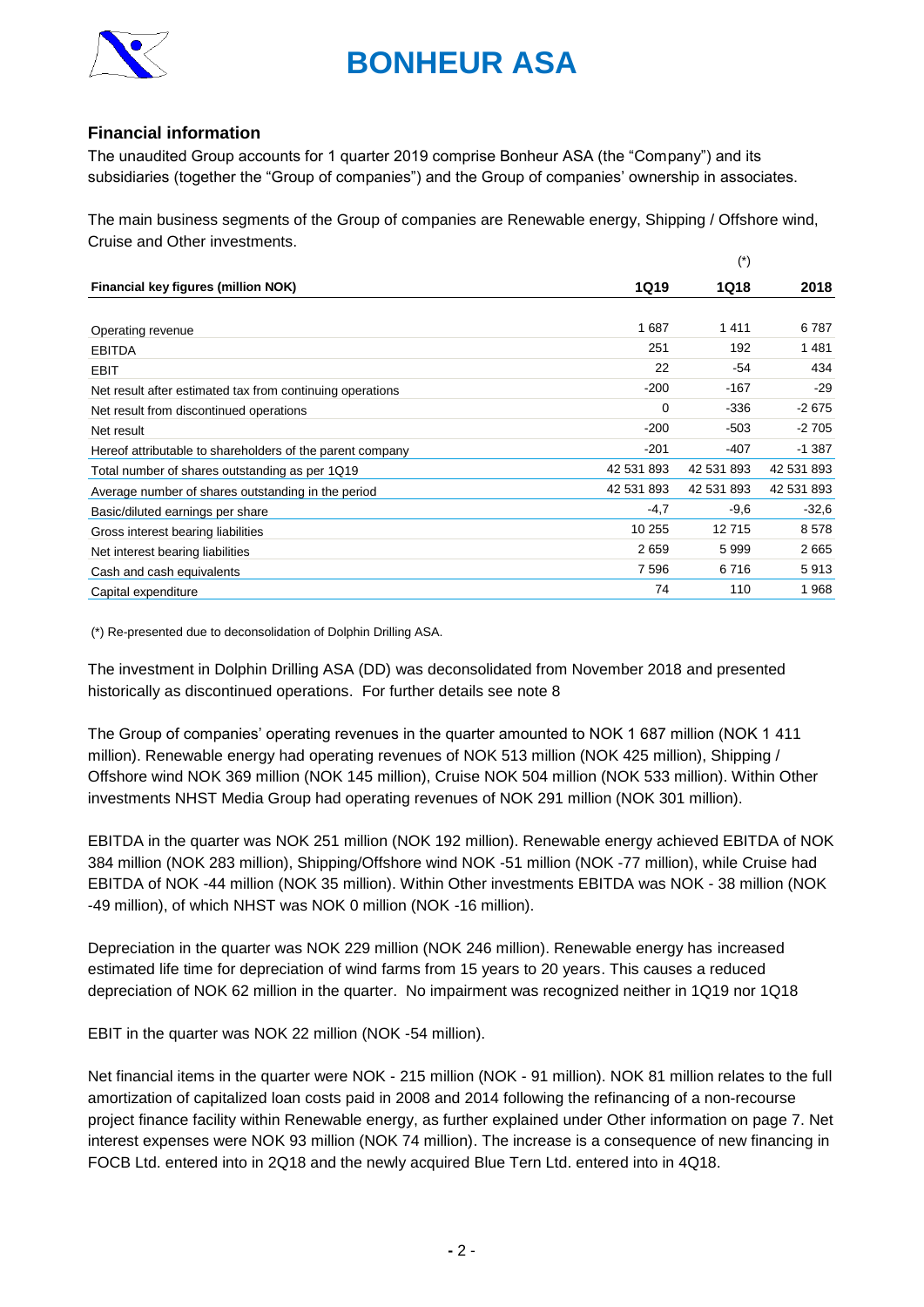

Net Result in the quarter was NOK -200 million (NOK - 503 million), of which NOK -201 million (NOK - 407 million) is attributable to the shareholders of the parent company.

### **Business segments**

The Group of companies' results for the individual business segments are presented in Note 4. In the following, it is referred to the Group of companies' consolidated business segments are presented on a 100% basis.

For a list of company names and abbreviations used in the report, please see page 24.

#### **Renewable energy**

Renewable energy consists of 100% ownership of Fred. Olsen Renewables AS (FORAS) and Fred. Olsen Green Power AS.

FORAS owns eleven wind farms in operation and has a portfolio of development projects onshore in the UK, France, Norway and Sweden as well as offshore Ireland and the United States (Lake Erie).

Nine wind farms are located in Scotland, of which six wind farms with installed capacity of 433 MW (Crystal Rig, Crystal Rig II, Rothes, Rothes II, Paul's Hill and Mid Hill) are owned by Fred. Olsen Wind Limited (FOWL), a company which is 51% indirectly owned by FORAS. The remaining 49% of FOWL is owned by the UK listed infrastructure fund The Renewables Infrastructure Group Limited (TRIG).

Two Scottish windfarms (Crystal Rig III and Brockloch Rig Windfarm with total installed capacity of 75 MW) are owned by Fred. Olsen CBH Limited (FOCBH), a company which is 51% owned by FORAS and 49% owned by Aviva Investors Global Services Ltd.

Three wind farms with total installed capacity of 171 MW are owned 100%, one in Scotland (Brockloch Rig I), one in Norway (Lista) and one in Sweden (Fäbodliden). FORAS has per 31 March 2019 an installed capacity of 679 MW.In October 2018, FORAS commenced construction of the wind farm Högaliden in Sweden, with planned capacity of 105MW. Estimated project completion is December 2020.

Installed gross capacity (MW) and achieved gross generation (MWh) for the quarter and the same period last year, are presented in the tables below.

| Generation (MWh)       |         |         |                        | As per 1Q |       |  |
|------------------------|---------|---------|------------------------|-----------|-------|--|
|                        | 1Q19    | 1Q18    | Capacity (MW)          | 2019      | 2018  |  |
| UK (Controlled 51%) *) | 408 930 | 319 118 | UK (Controlled 51%) *) | 508,1     | 432,8 |  |
| UK (Wholly owned) *)   | 9 7 7 2 | 74 933  | UK (Wholly owned) *)   | 21.6      | 96.9  |  |
| Scandinavia            | 149 991 | 111 724 | Scandinavia            | 149.3     | 149,3 |  |
| Total                  | 568 693 | 505 775 | Total                  | 679.0     | 679,0 |  |

\*) Crystal Rig III and Brockloch Rig Windfarm were 100% owned in 1Q18. Following a transaction in 2Q18 with Aviva Investors Global Services Ltd., the windfarms were owned 51%.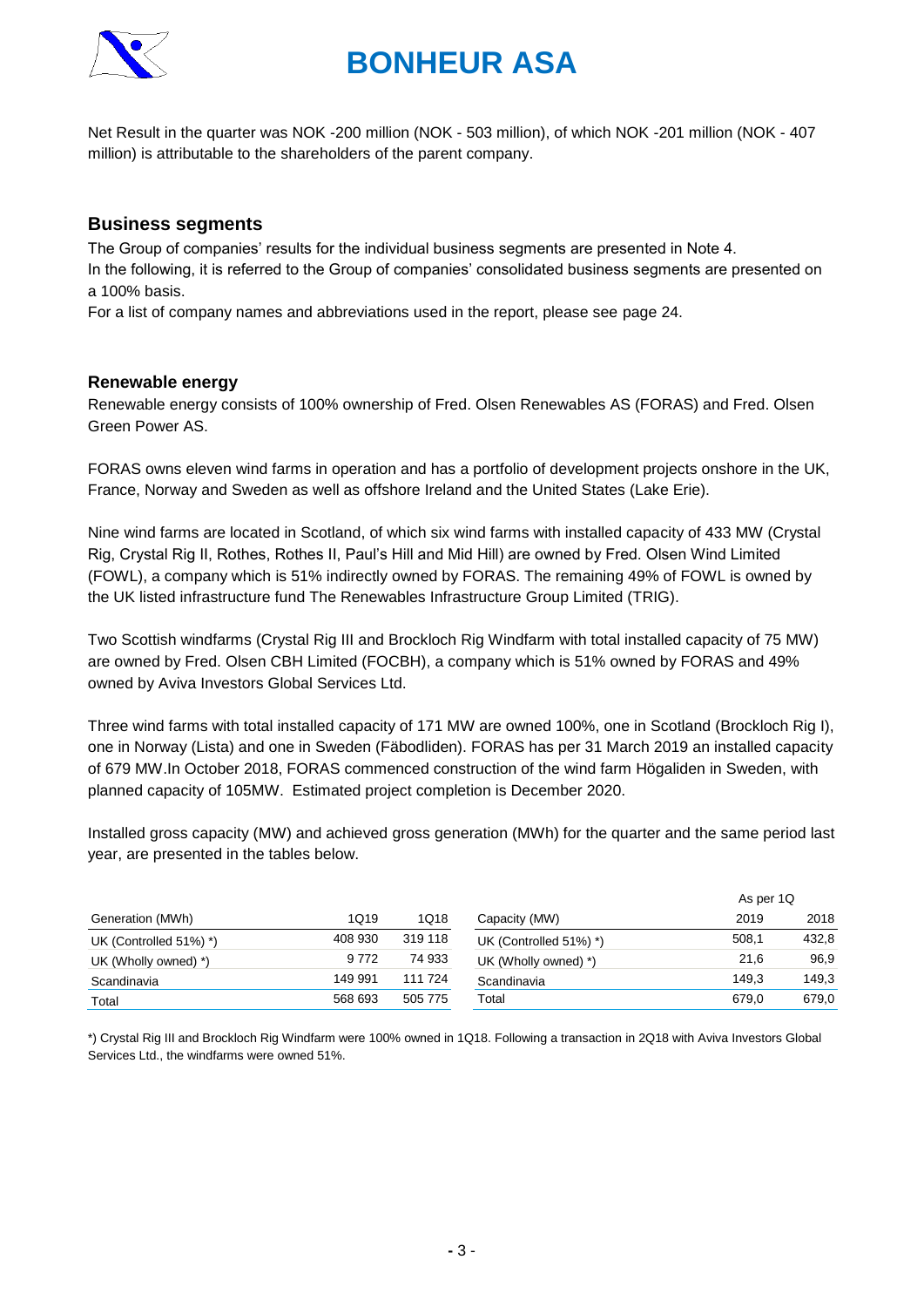

| (Figures in NOK million)                | 1Q19    | 1Q18    |
|-----------------------------------------|---------|---------|
| Operating revenues                      | 513     | 425     |
| <b>EBITDA</b>                           | 384     | 283     |
| <b>EBITDA</b> margin                    | 75%     | 66%     |
| <b>EBIT</b>                             | 311     | 151     |
| <b>EBT</b>                              | 130     | 135     |
| Net result after tax                    | 113     | 109     |
| Capex                                   | 47      | 5       |
| Equity                                  | 371     | 2 3 0 1 |
| Gross interest bearing debt             | 6430    | 3708    |
| - Cash and cash equivalents             | 2892    | 1 1 4 0 |
| $=$ Net interest bearing debt (NIBD)    | 3538    | 2 5 6 8 |
| Capital employed (Equity + NIBD)        | 3 9 0 9 | 4868    |
| Net Cash from operating activities      | 360     | 209     |
| Net Cash from investing activities      | $-53$   | $-13$   |
| Net Cash from financing activities      | 1 6 5 9 | $-211$  |
| Net change in cash and cash equivalents | 1965    | $-14$   |

#### **Notes on 1Q19:**

Companies 100% owned contributed NOK 86 million to consolidated revenues, NOK 56 million to EBITDA and NOK 24 million to EBT. Companies 100% owned had NOK 818 million in equity, NOK 688 million in gross interest-bearing debt and NOK 372 million in cash and cash equivalents.

Main companies with less than 100% ownership include Fred. Olsen Wind Limited (51%), Fred. Olsen CBH Limited (51%), Codling Holding Limited (50%) and Global Wind Power France APS (51%) (Equity method).

Of the NOK 6 430 million of gross interest bearing debt, NOK 5 153 million is ring fenced in FOWL, 51% owned by FOR and 49% by The Renewables Infrastructure Group Ltd. (TRIG). NOK 589 million is ring fenced in Fred. Olsen CBH Limited (FOCBH), which is 51% owned by FOR and 49% by Aviva Investors Global Services Ltd. (Aviva). In addition, NOK 688 million is ring fenced within Fred. Olsen CB Ltd. (FOCB), which is 100% owned by FOR and a holding company for FOR's 51% investment in FOCBH. All debt is non-recourse to Fred. Olsen Renewables AS (FORAS).

Operating revenues in the quarter were NOK 513 million (NOK 425 million). EBITDA was NOK 384 million (NOK 283 million). The quarter is characterized by higher wind speeds compared to same quarter last year. Electricity prices in the UK were 2% lower than in 1Q18, while the Scandinavian prices are approximately 20% higher. Revenue increased with 20% and generation in the quarter was 569 GWh (506 GWh) an increase of 12.4% compared to 1Q18.

On 22 March 2019, Fred. Olsen Renewables AS, signed a non-recourse project finance facility to refinance its current debt facilities. For further information see Other information on page 7.

#### **Shipping / Offshore wind**

Shipping/Offshore wind consists of 100% ownership of Fred. Olsen Ocean Ltd with subsidiaries (FOO).

The segment includes Fred. Olsen Windcarrier AS (FOWIC), which through subsidiaries is providing Transport & Installation services, as well as Operation & Maintenance services for the offshore wind industry and Universal Foundation Norway AS, offering offshore wind turbine foundations. Both companies are 100% owned by Fred. Olsen Ocean Ltd.

FOWIC owns 100% of two jack-up transport & installation vessels, 51% of a jack-up offshore transport & installation vessel including full technical and commercial management and a fleet of 7 crew transfer vessels (CTVs). FOO also owns indirectly 75.5 % of Global Wind Service A/S (GWS), a large international supplier of personnel to the global wind turbine industry.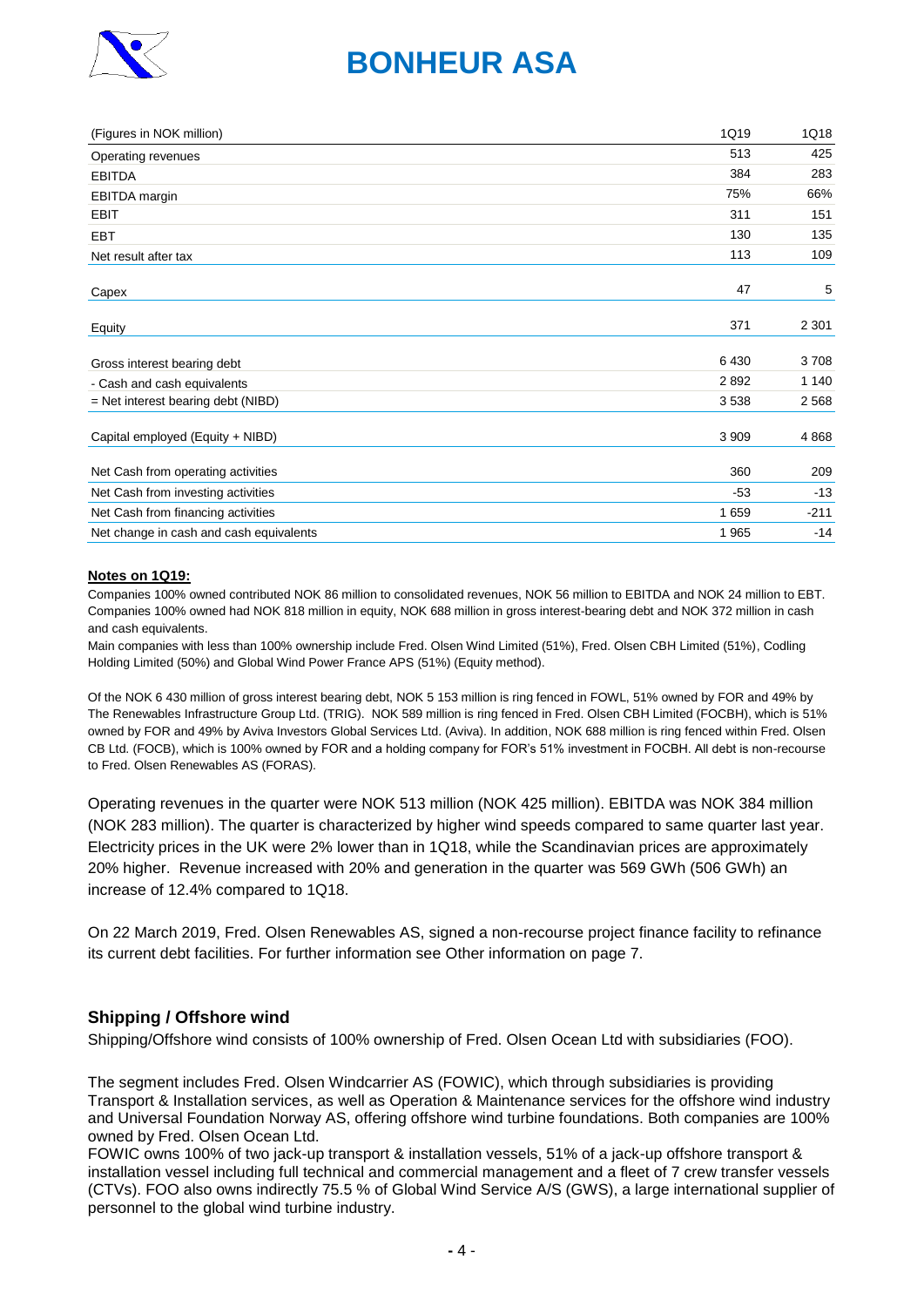

On 27 March 2019, FOO entered into an agreement to acquire 50% ownership in United Wind Logistics GmbH (UWL). UWL is a company offering services within marine transportation of various offshore wind turbine components, such as blades, nacelles and towers from nearby manufacturing sites to pre-assembly ports closer to offshore wind farm sites. See note 7.

FOWIC has been awarded a contract with Siemens Gamesa Renewable Energy (SGRE) for the transport and installation of wind turbines on the Yunlin Offshore Windfarm in Taiwanese waters for their 8MW wind turbines. FOWIC will mobilize one of its jack-up installation vessels during the spring of 2020 to start working in this emerging market.

Operating revenues in the quarter was NOK 369 million (NOK 145 million) and EBITDA NOK -51 million (NOK -77 million). The increased revenue was mainly due to higher utlilization of the Transport & Installation vessel (T&I) and increased activity in GWS. Extra costs in the quarter arose both from both start-up costs of the jack-up O&M vessel Jill and costs associated with GWS entering new markets. The utilization rate for the T&I vessels was 48% for the quarter (1Q18: 7 %). One vessel completed a T&I project in Danish waters during the quarter while one vessel commenced a T&I contract in UK waters, while a third vessel performed a maintenance project in German waters.

| (Figures in NOK million)                | 1Q19    | 1Q18    |
|-----------------------------------------|---------|---------|
| Operating revenues                      | 369     | 145     |
| <b>EBITDA</b>                           | $-51$   | $-77$   |
| EBITDA margin                           | $-14%$  | $-53%$  |
| <b>EBIT</b>                             | $-122$  | $-118$  |
| <b>EBT</b>                              | $-162$  | $-143$  |
| Net result after tax                    | $-156$  | $-140$  |
| Capex                                   | 23      | 15      |
| <b>Equity</b>                           | 2 2 3 9 | 1 2 0 1 |
| Gross interest bearing debt             | 2 3 0 6 | 1478    |
| - Cash and cash equivalents             | 519     | 131     |
| = Net interest bearing debt (NIBD)      | 1787    | 1 3 4 8 |
| Capital employed (Equity + NIBD)        | 4 0 2 6 | 2549    |
| Net Cash from operating activities      | $-21$   | $-73$   |
| Net Cash from investing activities      | $-20$   | $-13$   |
| Net Cash from financing activities      | 107     | $-20$   |
| Net change in cash and cash equivalents | 66      | $-107$  |
| *) Hereof internal debt to Bonheur ASA  | 1 0 5 1 | 693     |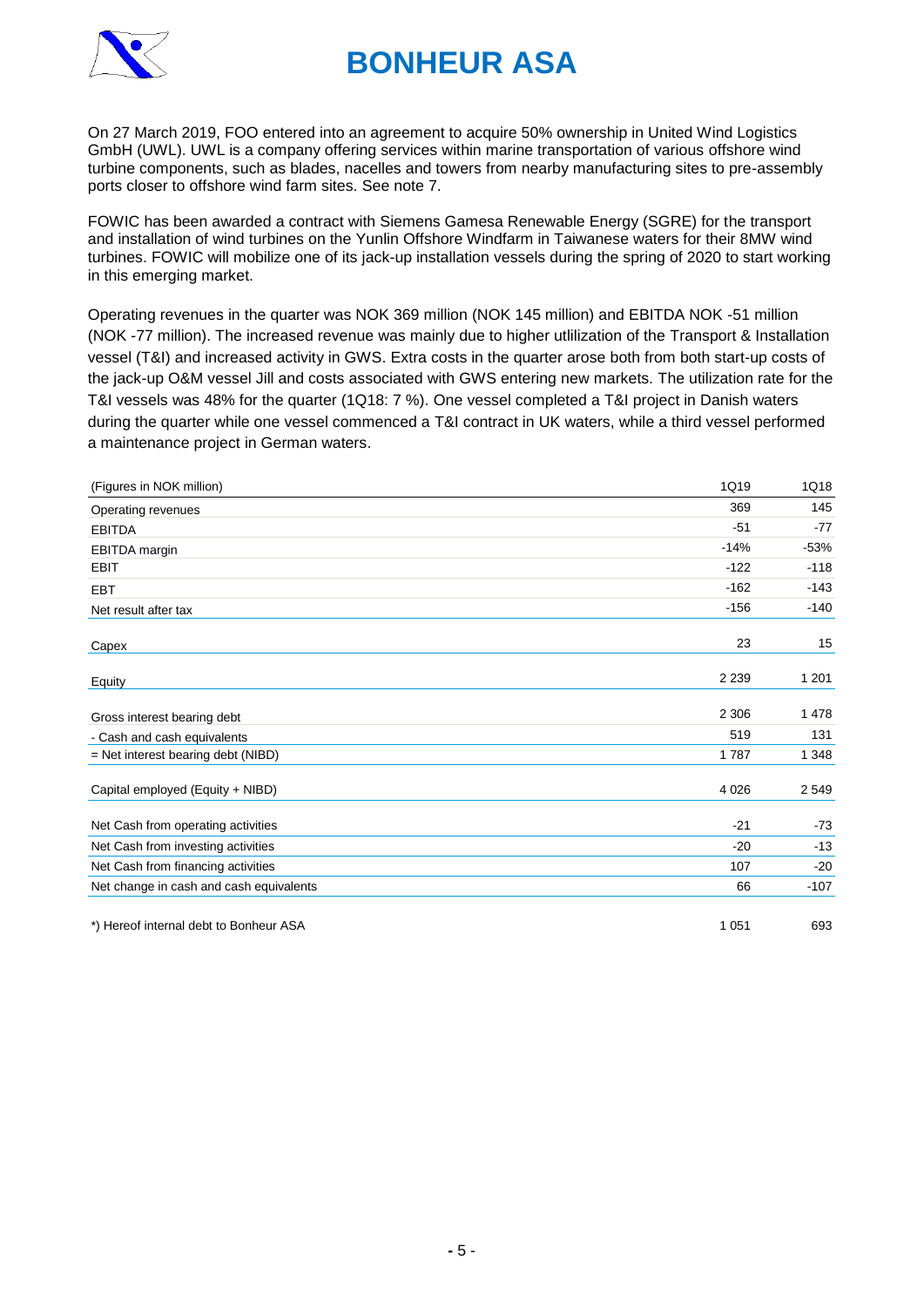

### **Cruise**

Cruise consists of 100% ownership of Fred. Olsen Cruise Lines Ltd. with subsidiaries (FOCL), located in the UK.

FOCL owns and operates four ocean cruise ships, Black Watch, Braemar, Boudicca, Balmoral. It also operates a chartered river cruise vessel, Brabant.

| 1Q18    |
|---------|
| 533     |
| 35      |
| 7%      |
| $-22$   |
| $-41$   |
| $-41$   |
| 108     |
| 1 0 6 5 |
| 0       |
| 528     |
| $-528$  |
| 537     |
| $-38$   |
| $-1$    |
| 0       |
| $-39$   |
|         |

During the quarter, Black Watch and Balmoral operated in the ex-UK cruise market, with sailings out of Liverpool and Southampton. In this period Balmoral had a 62 nights cruise to USA. Braemar operated in the fly-cruise market with sailings in the Caribbean and Amazonas. Boudicca concluded the Indian Ocean /fly cruise program in January followed by operation in the European market with ex UK sailings from Newcastle and Dover.

Operating revenue in the quarter was NOK 504 million (NOK 533 million). The decrease in revenue was mainly due to lower passenger numbers and revenue mix on Balmoral and Braemar. In GBP terms revenue was down 8%, while a higher GBP/NOK rate contributed positive in NOK-terms, where revenue was down 5.4% compared to last year. Operating costs increased in the quarter mainly due to higher consumption of more expensive gas oil to comply with local regulations related to the USA cruise, increase in port costs, inclusive transit costs through the Suez and Panama canals. Bookings for full year 2019 are in line with bookings for full year 2018.

Operating result before interest, taxes, depreciation and amortization (EBITDA) was NOK -44 million (NOK 35 million).

The number of passenger days totaled 246 806 for the quarter (254 710), a decrease of 3.1%. Net ticket income per diem (GBP) was 4.8% lower compared to the corresponding quarter last year.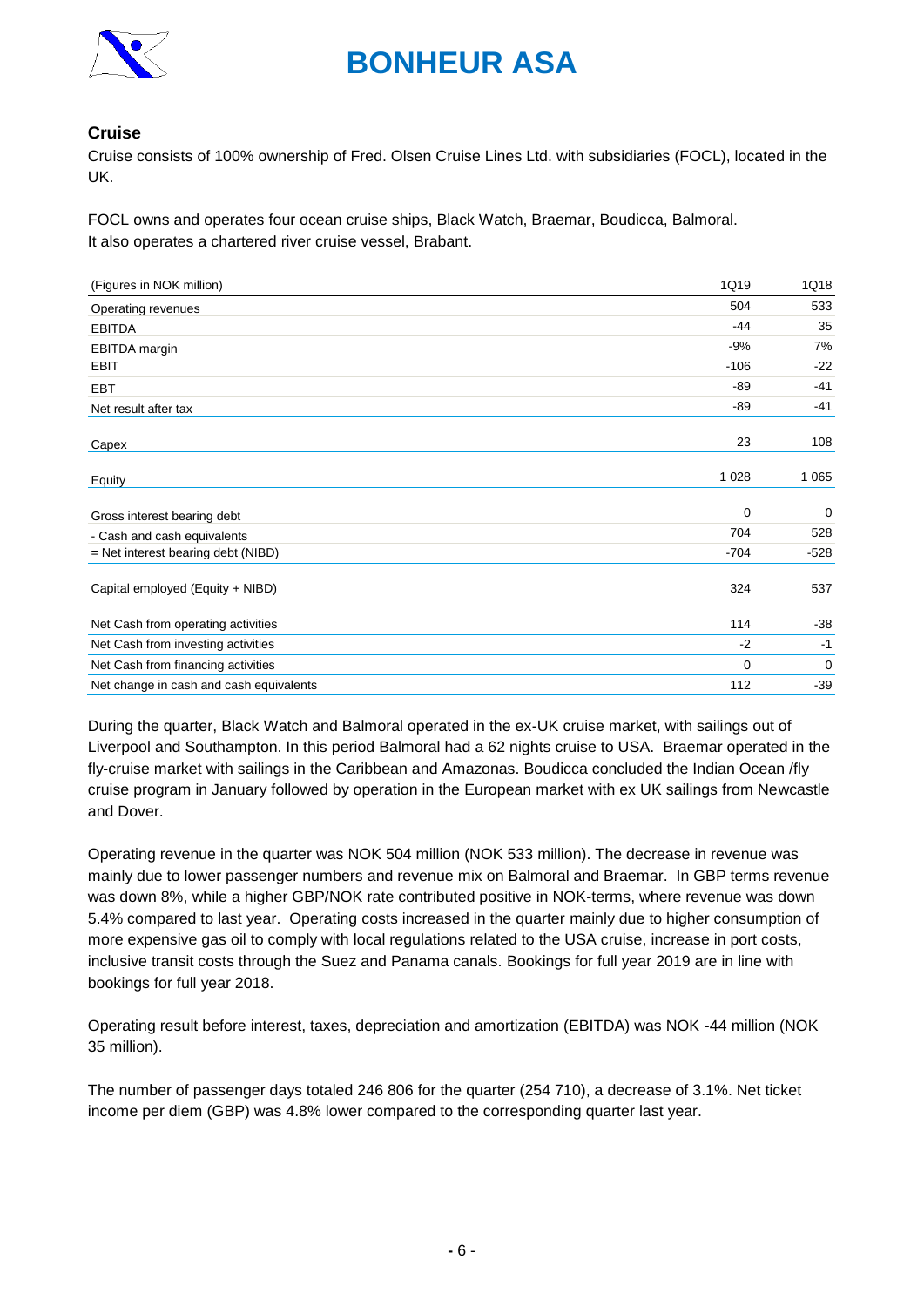

#### **Other investments**

Other investments mainly consist of ownership of 54.0% of NHST Media Group AS, as well as 100% of the service companies Fred. Olsen Insurance Services AS and Fred. Olsen Travel AS.

#### **NHST Media Group AS (NHST)**

NHST Media Group AS has three main business segments, Norwegian publications (Dagens Næringsliv and Morgenbladet), Global Publications (Tradewinds, Upstream, Intrafish Media, Recharge and Europower) and Software as a Service (MyNewsdesk and Mention).

NHST achieved a turnover of NOK 291 million in the quarter (NOK 301 million), a decrease of 3%. Adjusting for the effect of the sale of Nautisk Forlag and the purchase of Mention (both events in 2018), the turnover was stable on a comparable basis. Subscription revenues for all publications increased compared to 1Q 2018, while advertising revenues continued to decline during the quarter. NHST incurred increased costs in the quarter related both to new activities to increase revenues and improve profitability.

The operating result before depreciation (EBITDA) for 1Q19 was NOK -0.4 million (NOK -16 million in 1Q18).

### **Other information**

#### **Capital and financing**

In 1Q19 total capex for the Group of companies were NOK 74 million, of which NOK 47 million within Renewable energy relating to construction of the wind farm Högaliden. NOK 23 million is related to investments within Shipping / Offshore wind.

Gross interest-bearing debt of the Group of companies as per end of 1Q 2019 was NOK 10 255 million, an increase of NOK 1 677 million since year end 2018. Cash and cash equivalents amounted to NOK 7 596 million, an increase of NOK 1 683 million since year end 2018. Both increases are mainly related to the refinancing of the non-recourse facility Fred.Olsen Wind limited (FOWL). Net interest-bearing debt (Gross interest-bearing debt less Cash and cash equivalents (NIBD)) of the Group of companies as at 31 March 2019 was NOK 2 659 million, an increase of NOK 6 million since year end 2018. As per 31 March 2019, the equity to asset ratio was 30% compared with 38% at year-end 2018.

On 22 March 2019, Fred. Olsen Wind Limited, signed a non-recourse project finance facility to refinance its current debt facilities.

The GBP 400 million new term loan will have a tenor of approximately 13 years, extending to 2032, with margins starting at 1.4%, increasing to 1.6% in 2023 and to 1.7% in 2028. New interest rate swap contracts will match with approximately 75% of the underlying funding.

The refinancing will lead to a capital release for Fred. Olsen Renewables AS of approximately GBP 87 million. The total cash debt service going forward will be in line with today's situation, due to the improved terms.

All of the debt within the Renewable energy segment (NOK 6 430 million) relates to the financing associated with its 51% owned subsidiaries FOWL and FOCBH.

For a detailed split per segment, see the table below: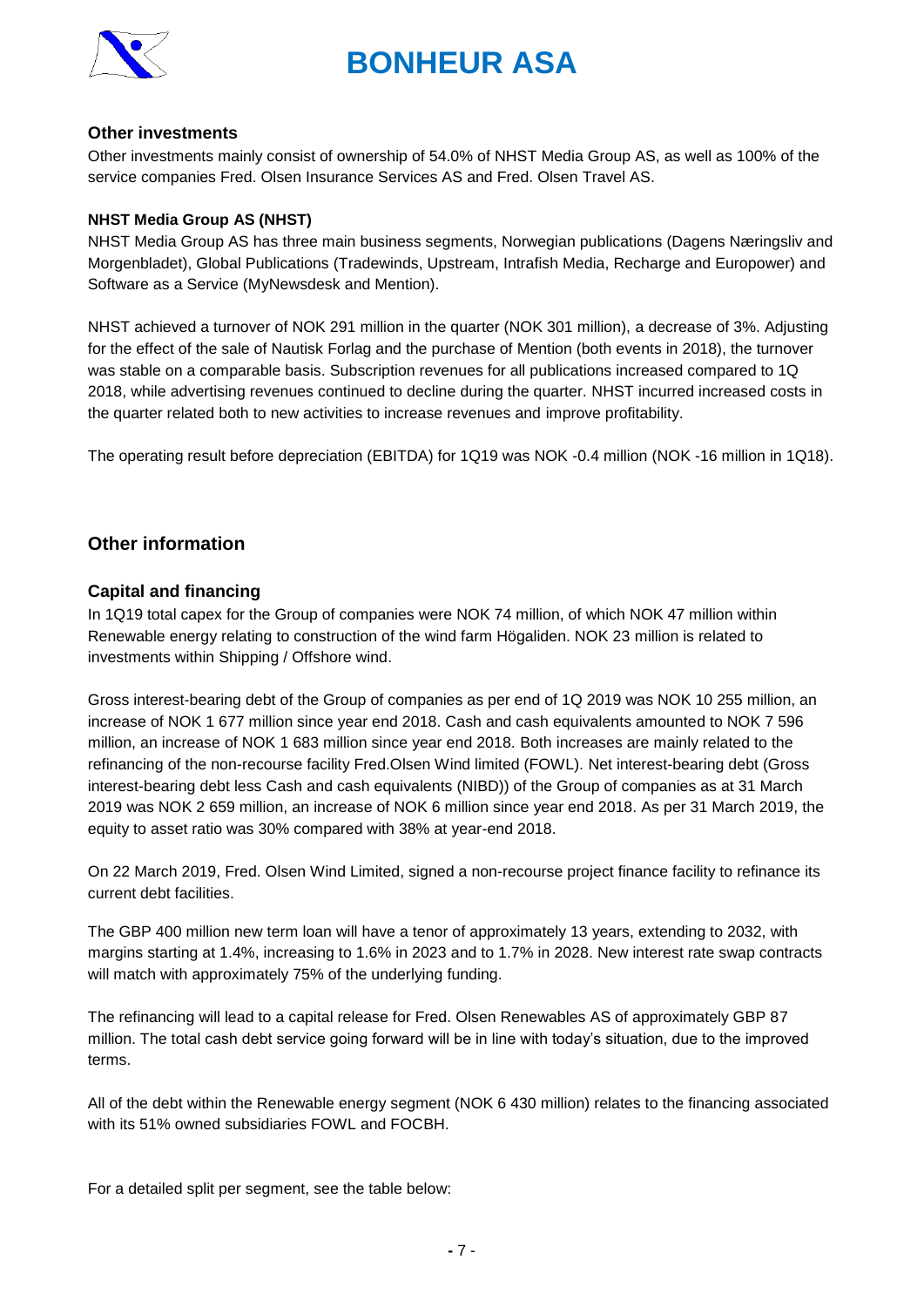

| (NOK million)                       | Renewable | Shipping /<br>Energy Offshore wind | Cruise | Other/Elim | 31.03.2019<br>Total | 31.12.2018<br>Total |
|-------------------------------------|-----------|------------------------------------|--------|------------|---------------------|---------------------|
| Gross interest bearing liablities   | 6430      | 2 3 0 6                            |        | 1519       | 10 255              | 8578                |
| Cash and cash equivalents           | 2892      | 519                                | 704    | 3482       | 7 596               | 5913                |
| Net interest bearing liabilities *) | 3538      | 1 787                              | $-704$ | $-1.963$   | 2659                | 2665                |
| Equity                              | 371       | 2 2 3 9                            | 028    | 2808       | 6445                | 7 3 5 3             |
| Capital employed                    | 3 9 0 9   | 4 0 2 6                            | 324    | 845        | 9 1 0 4             | 10 018              |

\*) Intercompany loans included

.

### **Annual General meeting / Dividend**

The Board of directors will at the Annual General Meeting Tuesday 28 May 2019, propose a dividend of NOK 4.00 per share. This corresponds to a total payment for the Company of NOK 170 million.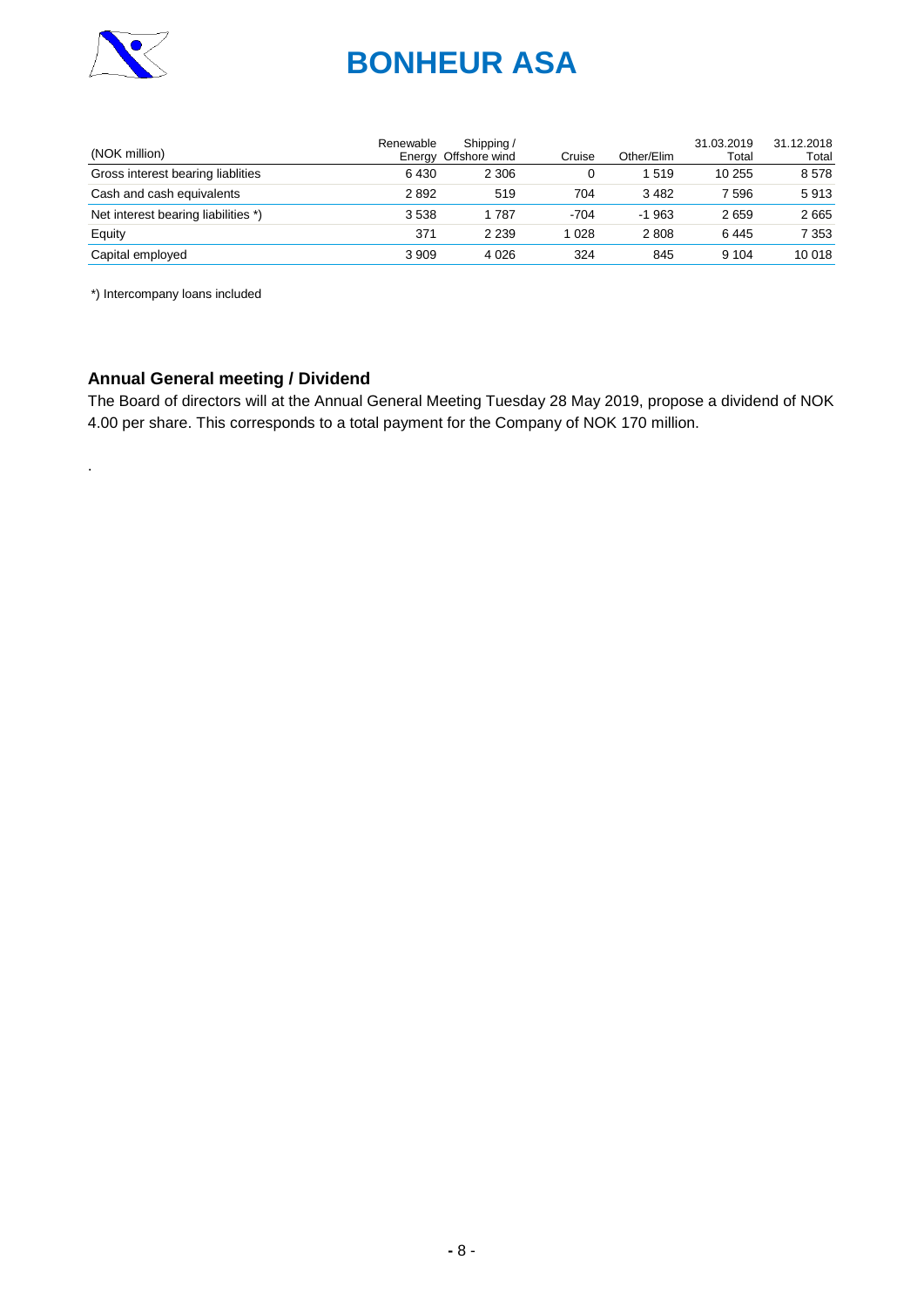

## **Condensed consolidated financial statements in accordance with IFRS**

### **Income statement - Group of companies**

|                                                                               |      |                     | $(\dot{\phantom{a}})$ |                     |
|-------------------------------------------------------------------------------|------|---------------------|-----------------------|---------------------|
| (NOK million) - unaudited                                                     | Note | Jan-Mar<br>2019     | Jan-Mar<br>2018       | Jan-Dec<br>2018     |
|                                                                               |      |                     |                       |                     |
| Revenues<br>Operating costs                                                   | 4    | 1687,5<br>$-1436,5$ | 1411,4<br>$-1219,5$   | 6787,5<br>$-5306,7$ |
|                                                                               |      |                     |                       |                     |
| Operating result before depreciation / impairment losses (EBITDA)             | 4    | 250,9               | 191,9                 | 1480,8              |
| Depreciation / Impairment losses                                              | 2    | $-229,3$            | $-246,1$              | $-1046,3$           |
| <b>Operating result (EBIT)</b>                                                | 4    | 21,7                | $-54,3$               | 434,5               |
| Share of result from associates                                               |      | $-3,9$              | $-2,9$                | $-8,7$              |
| Result before finance                                                         |      | 17,8                | $-57,1$               | 425,8               |
| Financial income                                                              |      | 51,3                | 66,0                  | 281,0               |
| <b>Financial expenses</b>                                                     |      | $-266,0$            | $-157,2$              | $-643,1$            |
| Net financial income / expense (-)                                            |      | $-214,7$            | $-91,2$               | $-362,1$            |
| <b>Result before tax (EBT)</b>                                                |      | $-196,9$            | $-148,3$              | 63,7                |
| Estimated tax cost                                                            | 6    | $-3,4$              | $-18,3$               | $-93.0$             |
| Net result after estimated tax from continuing operations                     | 4    | $-200,4$            | $-166,7$              | $-29,2$             |
|                                                                               |      |                     |                       |                     |
| Net result from discontinued operations                                       |      | 0,0                 | $-336,3$              | $-2675,4$           |
| Net result for the period                                                     |      | $-200,4$            | $-503,0$              | $-2704,7$           |
| Hereof attributable to non-controlling interests 1)                           |      | 1,0                 | $-95,8$               | $-1317,7$           |
| Hereof attributable to shareholders of the parent company                     |      | $-201,4$            | $-407,2$              | $-1386,9$           |
|                                                                               |      |                     |                       |                     |
| Basic earnings / Diluted earnings per share (NOK)                             |      | $-4,7$              | $-9,6$                | $-32,5$             |
| Basic earnings /Diluted earnings per share from continuing operations (NOK)   |      | $-4,7$              | $-3,9$                | $-0,7$              |
| Basic earnings /Diluted earnings per share from discontinued operations (NOK) |      | 0,0                 | $-7,9$                | $-62.9$             |

1) The non-controlling interests attributable to continuing operations consist of 44.06% of NHST Media Group AS, 49% of Fred. Olsen Wind Limited (UK), 49% of Fred. Olsen CBH Limited (UK), 49% of Blue Tern Limited and 24.5% of Global Wind Services AS.

(\*) Re-presented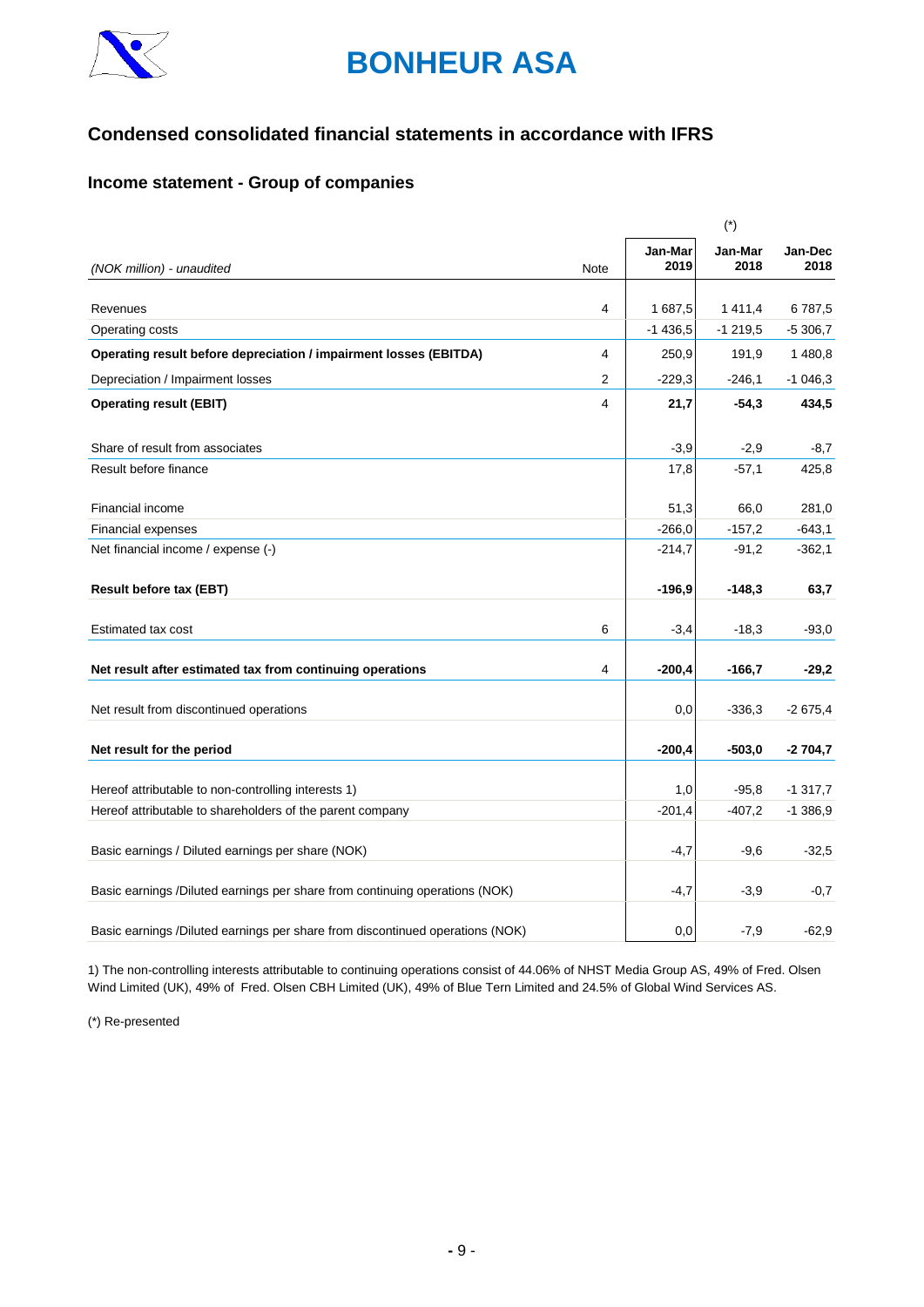

### **Statement of comprehensive income - Group of companies**

| (NOK million) - unaudited                                                                              | Jan-Mar<br>2019 | Jan-Mar<br>2018 |
|--------------------------------------------------------------------------------------------------------|-----------------|-----------------|
|                                                                                                        |                 |                 |
| Net result for the period                                                                              | $-200,4$        | $-503.0$        |
| Other comprehensive income:                                                                            |                 |                 |
| Items that will not be reclassified to profit or loss                                                  |                 |                 |
| Other comprehensive result for the period                                                              | $-4,9$          | $-2,5$          |
| Total items that will not be reclassified to profit or loss                                            | $-4,9$          | $-2,5$          |
| Items that may be reclassified subsequently to profit or loss<br>Foreign exchange translation effects: |                 |                 |
| - Foreign currency translation differences for foreign operations                                      | $-93,5$         | $-339,7$        |
| Fair value effects related to financial instruments:                                                   |                 |                 |
| - Net change in fair value of available-for-sale financial assets                                      | 1,3             | $-9,1$          |
| Income tax on other comprehensive income                                                               | $-0,3$          | 0,0             |
| Total items that may be reclassified subsequently to profit or loss                                    | $-92,4$         | $-348.8$        |
| Other comprehensive result for the period, net of income tax                                           | $-97,4$         | $-351.3$        |
| Total comprehensive loss for the period                                                                | $-297,7$        | $-854.3$        |
| Attributable to:                                                                                       |                 |                 |
| Shareholders of the parent                                                                             | $-286.5$        | $-625.5$        |
| Non-controlling interests 1)                                                                           | $-11,2$         | $-228.8$        |
| Total comprehensive loss for the period                                                                | $-297,7$        | $-854.3$        |

1) As at 31 March 2019 non-controlling interests consist of 44.06% of NHST Media Group AS, 49% of Fred. Olsen Wind Limited (UK), 49% of Fred. Olsen CBH Limited (FOCBH) (UK), 49% of Blue Tern Limited and 24.5% of Global Wind Services AS.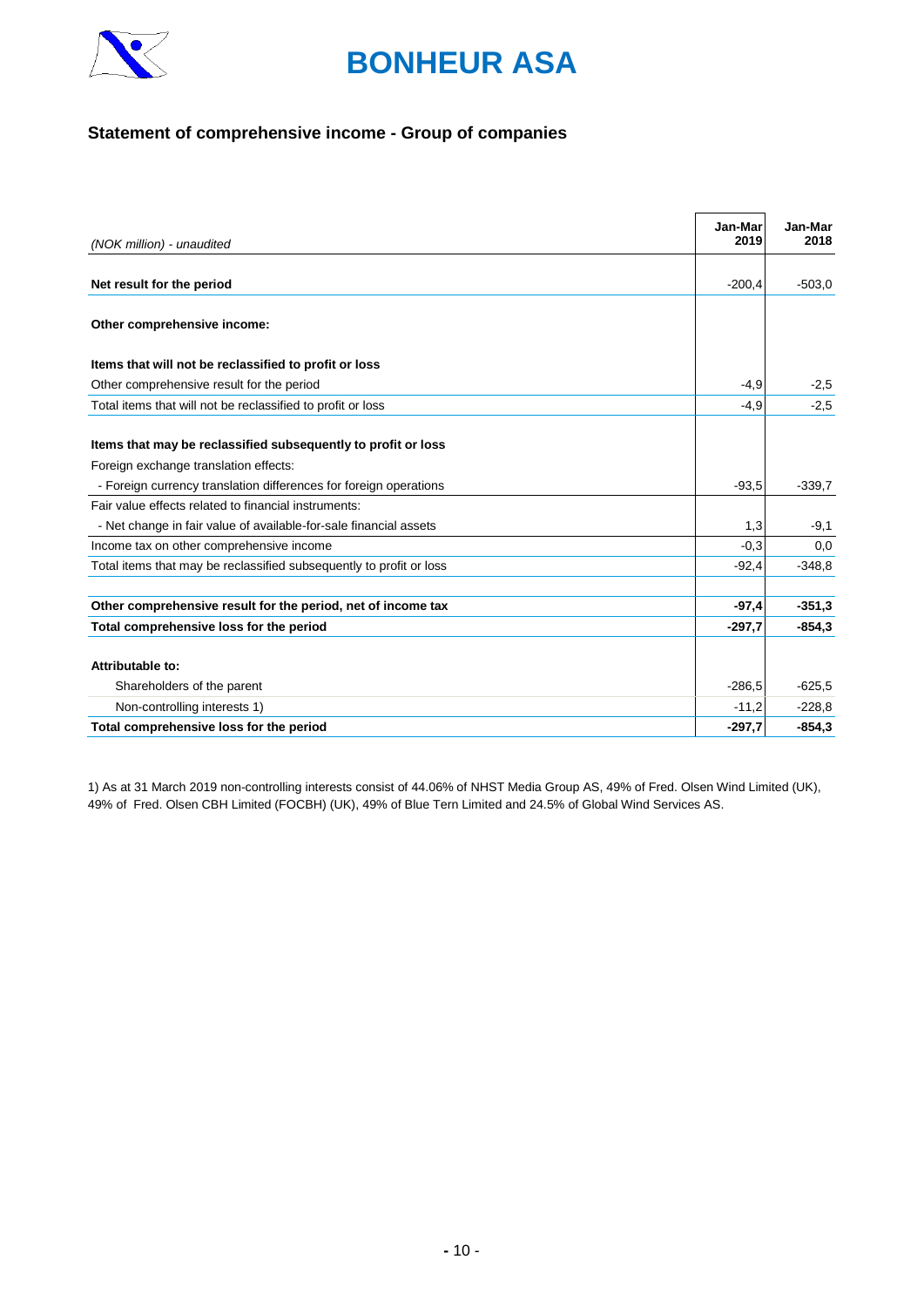

### **Statement of financial position – Group of companies**

| (NOK million) - unaudited                              | Note           | 31.03.2019 | 31.03.2018  | 31.12.2018  |
|--------------------------------------------------------|----------------|------------|-------------|-------------|
|                                                        |                |            |             |             |
| Intangible fixed assets                                | 3              | 1 205,5    | 907,7       | 1 0 9 9, 2  |
| Deferred tax asset                                     | 6              | 94,4       | 146,7       | 142,5       |
| Property, plant and equipment                          | $\overline{2}$ | 9780,9     | 16 411,8    | 9818,4      |
| Investments in associates                              |                | 55,5       | 57,6        | 59,1        |
| Other financial fixed assets                           |                | 522,8      | 452,9       | 500,1       |
| <b>Non-current assets</b>                              |                | 11 659,0   | 17 976.7    | 11 619,2    |
| Inventories and consumable spare parts                 |                | 278,6      | 966,0       | 223,8       |
| Trade and other receivables                            |                | 1 671,8    | 1 485,9     | 1 7 3 0 , 7 |
| Cash and cash equivalents                              |                | 7 595,9    | 6716,1      | 5913,1      |
| <b>Current assets</b>                                  |                | 9546,3     | 9 168,0     | 7867,6      |
| <b>Total assets</b>                                    | 4              | 21 205,4   | 27 144,7    | 19 486,8    |
|                                                        |                |            |             |             |
| Share capital                                          |                | 53,2       | 53,2        | 53,2        |
| Share premium reserve                                  |                | 143,3      | 143,3       | 143,3       |
| Retained earnings                                      |                | 5 850,1    | 7 692,2     | 6 136,6     |
| Equity owned by the shareholders in the parent company |                | 6 046,5    | 7888,6      | 6 3 3 3 . 0 |
| Non-controlling interests 1)                           |                | 398,3      | 2 408,2     | 1 0 2 0, 3  |
| <b>Total Equity</b>                                    |                | 6 444.8    | 10 296,8    | 7 3 5 3 , 3 |
| Non-current interest bearing liabilities               | 5              | 8 8 5 4, 9 | 10 264,5    | 6 6 38,8    |
| Other non-current liabilities                          | 6              | 1 277,9    | 1706,2      | 1 2 8 2 , 7 |
| <b>Non-current liabilities</b>                         |                | 10 132,8   | 11 970,8    | 7921,5      |
| Current interest bearing liabilities                   | 5              | 1 399,9    | 2 450,8     | 1938,9      |
| Other current liabilities                              | 6              | 3 2 2 7,9  | 2 4 2 6 , 3 | 2 2 7 3,0   |
| <b>Current liabilities</b>                             |                | 4 627,8    | 4 877,1     | 4 2 1 1,9   |
| <b>Total equity and liabilities</b>                    |                | 21 205,4   | 27 144,7    | 19 486,8    |

#### **Oslo, 14 May 2019** *Bonheur ASA – the Board of Directors*

Fred. Olsen Chairman

Carol Bell Director

Nick Emery Director

Helen Mahy Director

Andreas Melby Director

Anette Sofie Olsen Managing Director

1) The non-controlling interests consist of 44.06% of NHST Media Group AS, 49% of Fred. Olsen Wind Limited (UK), 49% of Fred. Olsen CBH Limited (UK), 49% of Blue Tern Limited and 24.5% of Global Wind Services AS.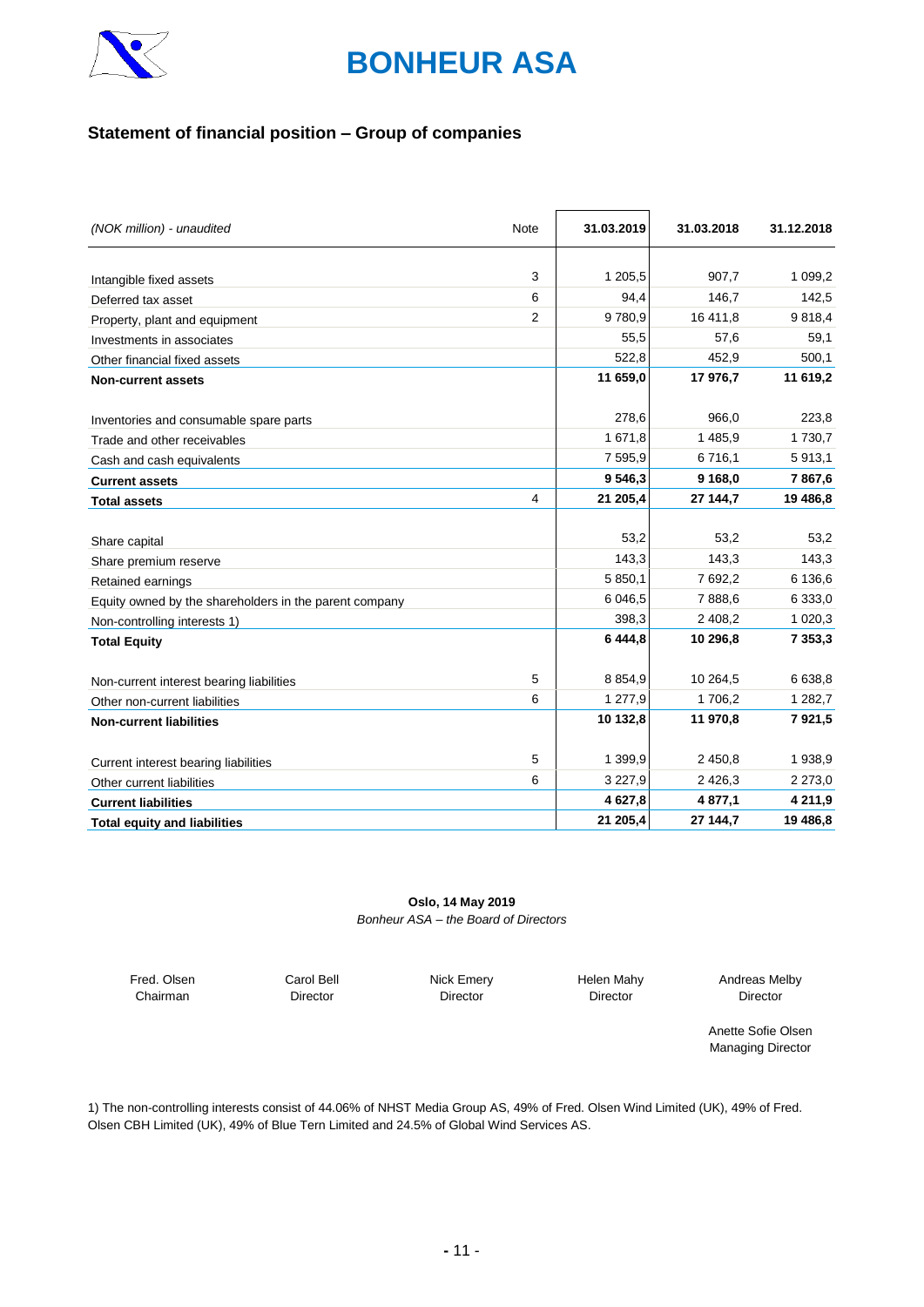

### **Statement of changes in equity – Group of companies**

*(NOK million) - unaudited*

|                                                            | Share<br>Capital | Share<br>premium | Trans-<br>lation<br>reserve | Fair<br>value<br>reserve | Retained<br>earnings | <b>Total</b> | Non-<br>controlling<br>interests | Total<br>equity |
|------------------------------------------------------------|------------------|------------------|-----------------------------|--------------------------|----------------------|--------------|----------------------------------|-----------------|
|                                                            |                  |                  |                             |                          |                      |              |                                  |                 |
| Balance at 1 January 2018                                  | 53,2             | 143,3            | 1 202.0                     | 30,0                     | 7 085.6              | 8514.1       | 2637.0                           | 11 151,1        |
| Total comprehensive loss for the period                    | 0,0              | 0,0              | $-226,2$                    | $-9,2$                   | $-390,1$             | $-625,5$     | $-228.8$                         | $-854,3$        |
| Balance at 31 March 2018                                   | 53,2             | 143,3            | 975,8                       | 20,9                     | 6695,5               | 7888,6       | 2 4 0 8,2                        | 10 296,8        |
|                                                            |                  |                  |                             |                          |                      |              |                                  |                 |
| Balance at 1 January 2019                                  | 53,2             | 143,3            | $-92,4$                     | $-0,8$                   | 6 2 2 9.8            | 6 3 3 3 . 0  | 1 0 2 0.3                        | 7 3 5 3 . 3     |
| Total comprehensive loss for the period                    | 0,0              | 0,0              | $-98,5$                     | 1.1                      | $-189.1$             | $-286,5$     | $-11,2$                          | $-297,7$        |
| Effect from transactions with non-controlling interests *) | 0,0              | 0,0              | 0,0                         | 0,0                      | 0,0                  | 0,0          | 115,9                            | 115,9           |
| Dividends to non-controlling interests in subsidiaries     | 0,0              | 0,0              | 0,0                         | 0,0                      | 0,0                  | 0,0          | $-726,7$                         | $-726,7$        |
| Balance at 31 March 2019                                   | 53,2             | 143,3            | $-191.0$                    | 0,3                      | 6 040,8              | 6 046,5      | 398,3                            | 6444,8          |

\*) Related to the acquisition of 50% in United Wind Logistics GmbH. For further information, see note 7

| Share capital and share premium |            |
|---------------------------------|------------|
| Par value per share             | NOK 1.25   |
| Number of shares issued         | 42 531 893 |

#### **Translation reserve**

The reserve represents exchange differences resulting from the consolidation of subsidiaries and associated companies having other functional currencies than NOK.

#### **Fair value reserve**

The reserve includes the cumulative net change in the fair value of available-for-sale investments until the investment is derecognized.

#### **Non-controlling interests**

As at 31 March 2019 the non-controlling interests consist of 44.06% of NHST Media Group AS, 49% of Fred. Olsen Wind Limited (UK), 49% of Fred. Olsen CBH Limited (UK), 49% of Blue Tern Limited and 24.5% of Global Wind Services AS.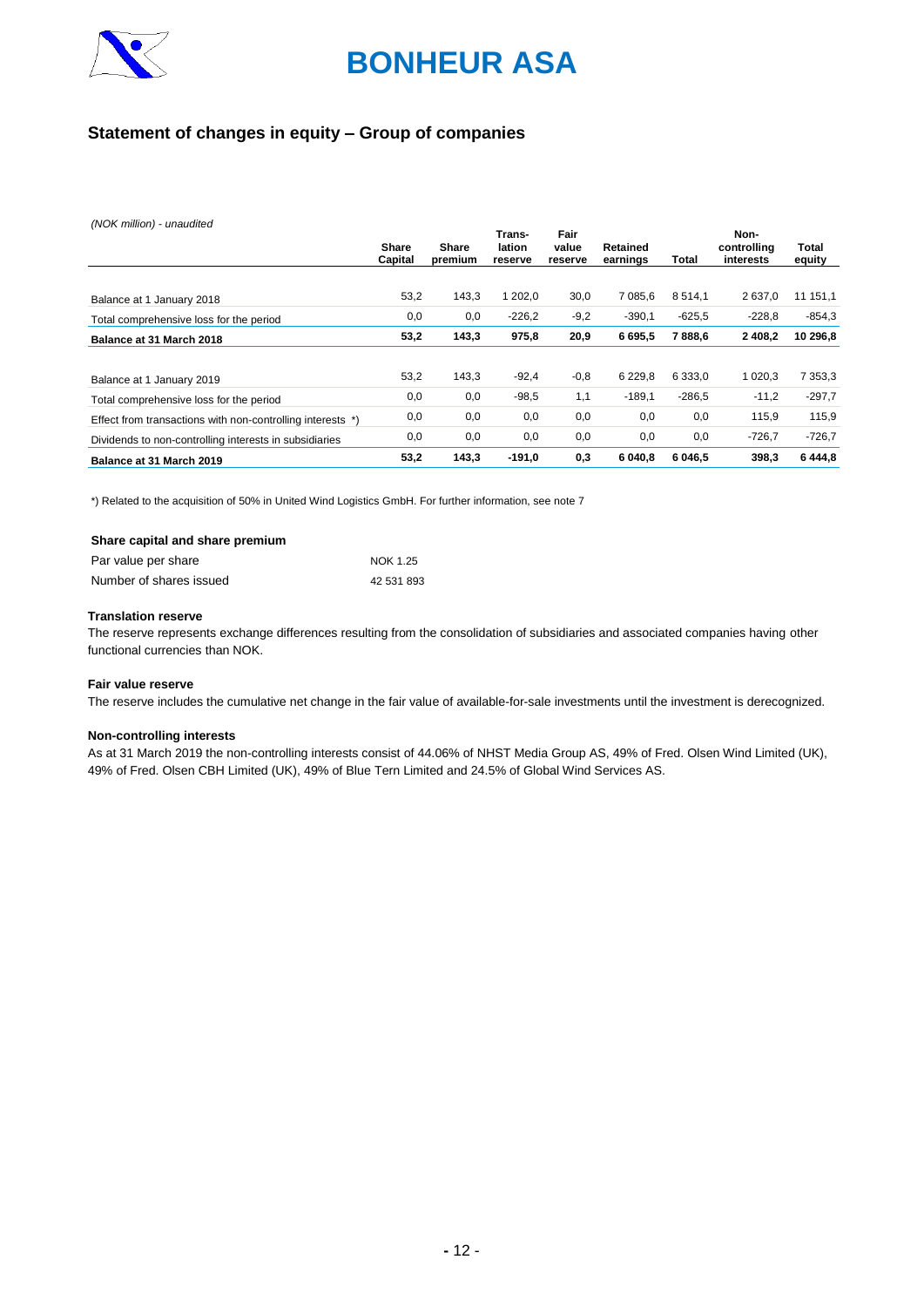

## **Consolidated statement of cash flow – Group of companies**

|                                                                                       |      |                 | $(\dot{\phantom{a}})$ |
|---------------------------------------------------------------------------------------|------|-----------------|-----------------------|
| (NOK million) - unaudited                                                             | Note | Jan-Mar<br>2019 | Jan-Mar<br>2018       |
|                                                                                       |      |                 |                       |
| Cash flow from operating activities                                                   |      |                 |                       |
| Net result                                                                            |      | $-200,4$        | $-503,0$              |
| Adjustments for:                                                                      |      |                 |                       |
| Net loss from discontinued operations                                                 |      | 0,0             | 336,3                 |
| Depreciation, impairment losses                                                       | 2    | 229,3           | 246,0                 |
| Net of investment income, interest expenses and net unrealized foreign exchange gains |      | 161,4           | 67,7                  |
| Share of result from associates                                                       |      | 3,9             | 2,9                   |
| Net gain (-) / loss on sale of property, plant and equipment and other investments    |      | $-0,1$          | $-0,5$                |
| Tax expense                                                                           | 6    | 3,4             | 18,3                  |
| Cash generated before changes in working capital and provisions                       |      | 197,5           | 167,7                 |
| Increase (-) / decrease in trade and other receivables                                |      | 110,9           | $-42,5$               |
| Increase / decrease (-) in current liabilities                                        |      | 251,7           | $-25,3$               |
| Cash generated from operations                                                        |      | 560,2           | 99,9                  |
| Interest paid                                                                         |      | $-115,5$        | $-100,9$              |
| Tax paid                                                                              |      | $-9,8$          | $-16,3$               |
| Discontinued operations                                                               |      | $_{0,0}$        | $-256,0$              |
| Net cash from operating activities                                                    |      | 434,9           | $-273,1$              |
|                                                                                       |      |                 |                       |
| Cash flow from investing activities                                                   |      |                 |                       |
| Proceeds from sale of property, plant and equipment and other investments             |      | 13,4            | 14,0                  |
| Interest and dividends received                                                       |      | 5,6             | 5,4                   |
| Discontinued operations                                                               |      | 0,0             | $-34,9$               |
| Acquisitions of property, plant and equipment and changes in other investments        |      | $-106,5$        | $-49.9$               |
| Net cash from investing activities                                                    |      | $-87,5$         | $-65.5$               |
|                                                                                       |      |                 |                       |
| Cash flow from financing activities                                                   |      |                 |                       |
| Net proceed from issue of shares in subsidiaries                                      |      | 0,0             | 0,0                   |
| Increase in borrowings                                                                |      | 4 4 1 7 . 3     | 1,0                   |
| Repayment of borrowings                                                               |      | $-3081,2$       | $-210,6$              |
| Discontinued operations                                                               |      | 0,0             | $-1155.6$             |
| Dividends paid                                                                        |      | $_{0,0}$        | 0,0                   |
| Net cash from financing activities                                                    |      | 1 3 3 6, 1      | $-1365,2$             |
| Net increase in cash and cash equivalents                                             |      | 1 683,5         | $-1703,8$             |
| Cash and cash equivalents at 01 January                                               |      | 5913,1          | 8 5 9 2, 6            |
| Effect of exchange rate fluctuations on cash held                                     |      | $-0,7$          | $-172,7$              |
| Cash and cash equivalents at 31 March                                                 |      | 7 595.9         | 6 716,1               |

(\*) Re-presented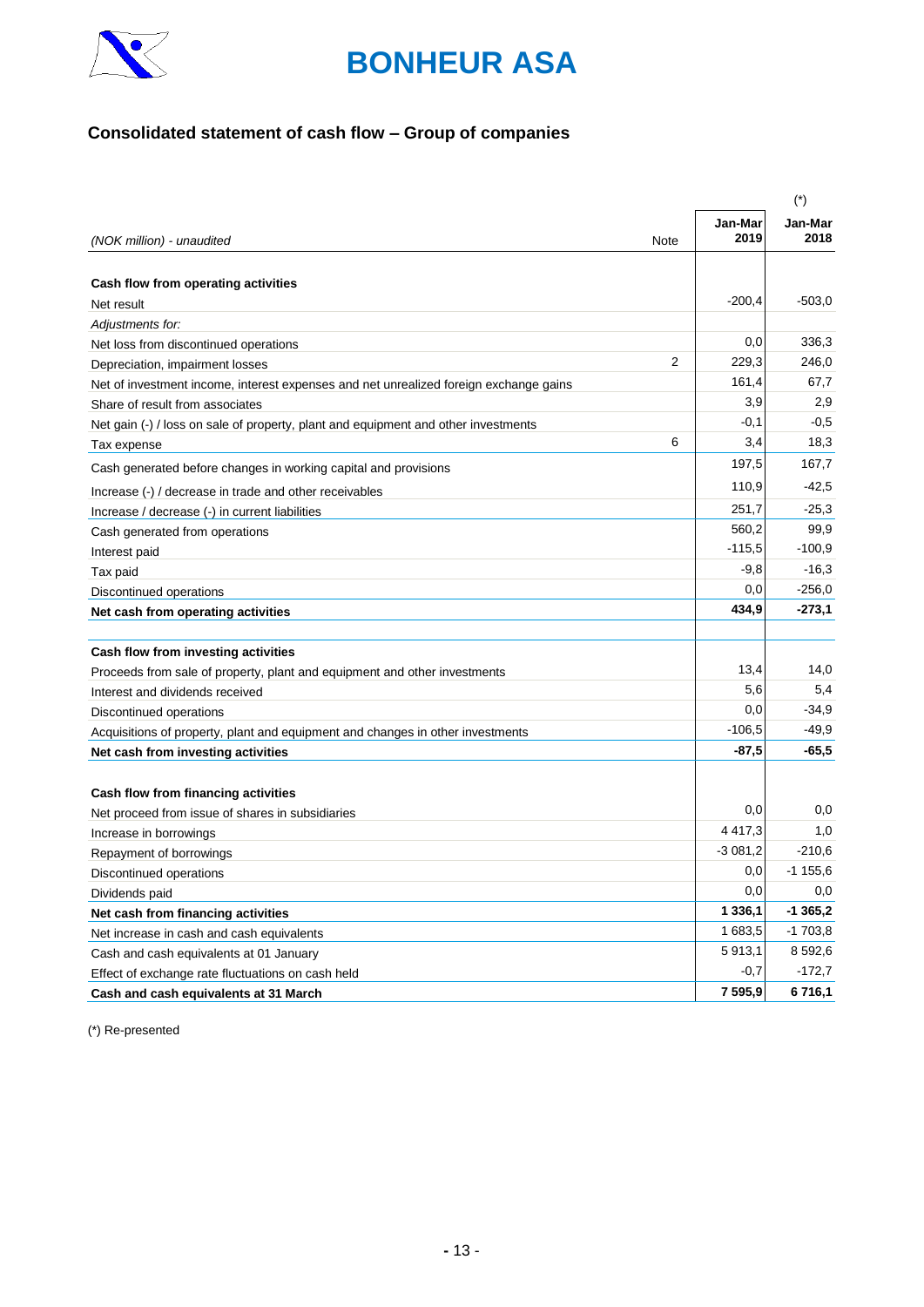

### **Notes**

### **Note 1 – Basis of presentation Introduction**

The Group of companies' accounts for the first quarter 2019 comprise Bonheur ASA and its subsidiaries (together the "Group of companies" and individually "Group entities") and the shares in associates. The quarterly accounts of 2018 and the Group accounts for 2018 may be obtained by contacting Fred. Olsen & Co., Oslo, or at www.bonheur.no.

### **Financial framework and accounting principles**

The interim accounts have been prepared in accordance with IAS 34 as adopted by EU and the additional requirements in the Norwegian Securities and Trading Act. The accounts do not include all information required for annual accounts and should be read in conjunction with the Group of companies' annual accounts for 2018 and the previous interim reports issued in 2018. The interim financial report for the first quarter 2019 was approved by the Company's board on 14 May 2019.

The Group of companies has adopted IFRS 16 Leases in the quarter. For the Group of companies, the effect of implementing IFRS 16 is immaterial per 1 January 2019. The new accounting policy and standard are described in note 33 – Standards issued but not yet effective, in the consolidated financial statements in the Group of companies' Annual Report for 2018. In the first quarter 2019 the effect on EBITDA for the Group of companies is an increase of NOK 8 million from the new standard. In the consolidated statement of financial position, the effect per first quarter is an increase of the leasing liability of NOK 204 million and a correspondingly increase of Right of Use Assets. The main effects arise in the subsidiary NHST Media Group AS mainly from office rental contracts. In the business segment, Renewable energy, there are some land lease contracts with fixed payments. The effects from these contracts have no significant impact on the Group of Companies' financial statements per 1 January 2018 and per first quarter 2019.

Fred. Olsen Windcarrier International Ltd, a company in the Shipping / offshore wind segment, is party to a contract with Falcon Global LLC for chartering of the jack-up O&M vessel Jill for 30 months. The contract commences in May 2019. This will be accounted for according to IFRS 16 and will have effect for the Group of companies' consolidated statement of financial position in the second quarter 2019.

The other main accounting policies applied by the Group of companies in these consolidated financial statements are the same as those applied by the Group of companies in its consolidated financial statements for the year ended 31 December 2018.

### **Estimates**

The preparation of interim accounts involves the use of appraisals, estimates and assumptions influencing the amounts recognized for assets and obligations, revenues and costs. Actual results may differ from these estimates.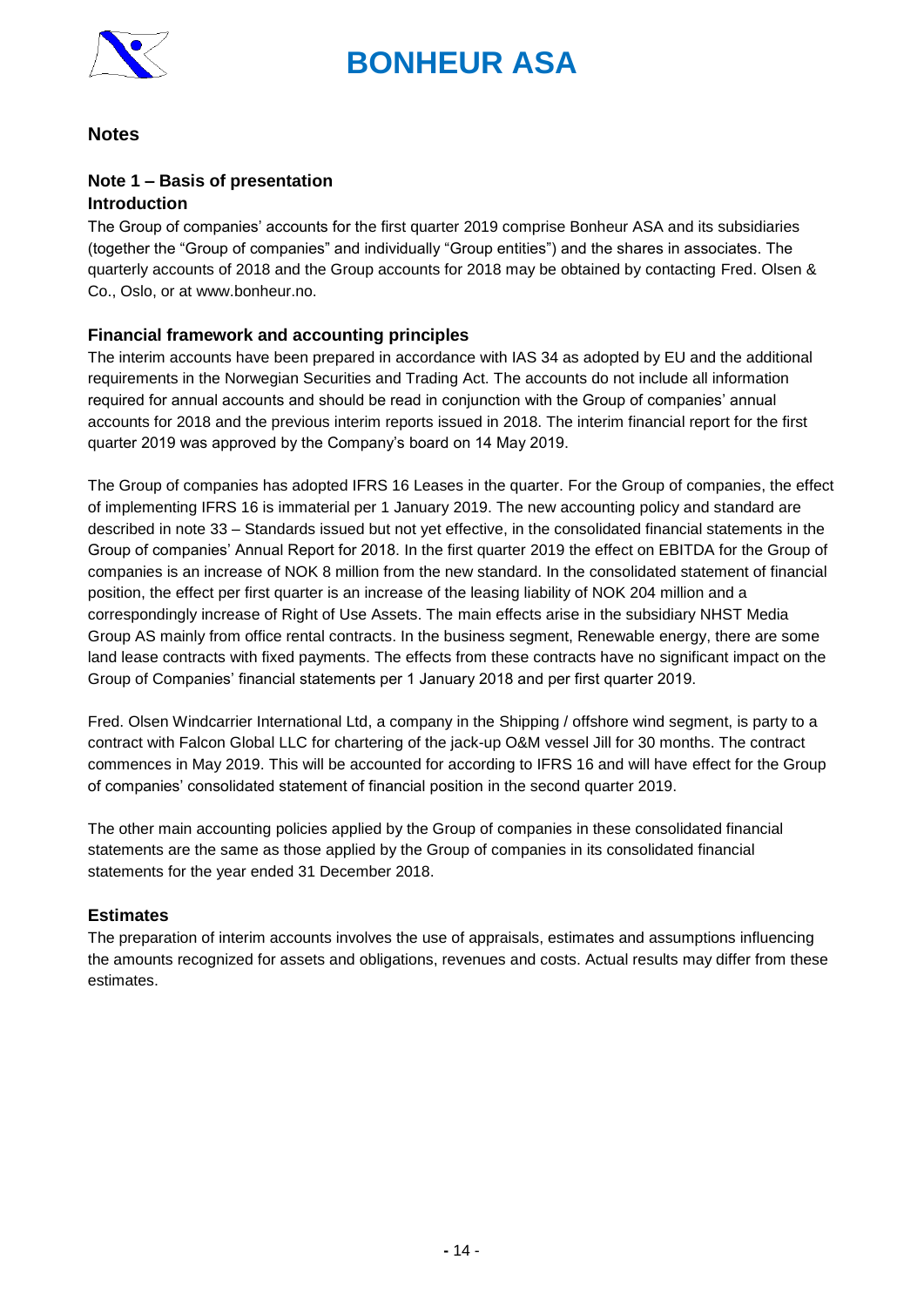

### **Note 2 – Property, plant and equipment – investments and disposals**

| (NOK million)             | Windfarms   | Vessels     | Other   | Total       |
|---------------------------|-------------|-------------|---------|-------------|
| Cost                      |             |             |         |             |
| Balance at 1 January 2019 | 8 0 28,1    | 10 220,3    | 643,5   | 18 891,9    |
| Acquisitions              | 43,9        | 12,6        | 17,1    | 73,6        |
| Leasing                   | 0,0         | 0,0         | 211,2   | 211,2       |
| <b>Disposals</b>          | 0,0         | 0,0         | $-11,2$ | $-11,2$     |
| Currency translation      | 29,6        | $-100,9$    | 5,7     | $-65,7$     |
| Balance at 31 March 2019  | 8 101,6     | 10 131,9    | 866,3   | 19 099,8    |
|                           |             |             |         |             |
| <b>Depreciation</b>       |             |             |         |             |
| Balance at 1 January 2019 | 3 4 9 4 , 0 | 5 2 2 9 , 3 | 350,2   | 9 0 73,5    |
| Depreciation              | 68,8        | 122,2       | 20,3    | 211,3'      |
| <b>Disposals</b>          | 0,0         | 0,0         | $-0,1$  | $-0,1$      |
| Currency translation      | 29,9        | $-0,4$      | 4,7     | 34,2        |
| Balance at 31 March 2019  | 3 592,6     | 5 3 5 1 , 1 | 375,2   | 9 3 1 8 , 9 |
| <b>Carrying amounts</b>   |             |             |         |             |
| At 1 January 2019         | 4 5 3 4 , 1 | 4 9 9 1 , 0 | 293,3   | 9 8 18,4    |
| At 31 March 2019          | 4 508,9     | 4780,8      | 491,1   | 9780,9      |

\*) In addition, depreciation from intangible assets amount to NOK 18 million.

### **Note 3 – Intangible assets – investments**

As per 31 March 2019 the Group of companies had intangible assets of NOK 1.206 million. NOK 681 million is the net book value of the intangible assets from NHST. In addition, FOR has intangible assets of NOK 381 million, which is development costs related to wind farms. Such projects are evaluated regularly. Some development projects may not come through to fruition, in which case, previously capitalized costs will be impaired. FOO has intangible assets of NOK 142 million, which is an increase of NOK 101 million during first quarter 2019, mainly due to purchase of United Wind Logistics GmbH (Germany), see note 7.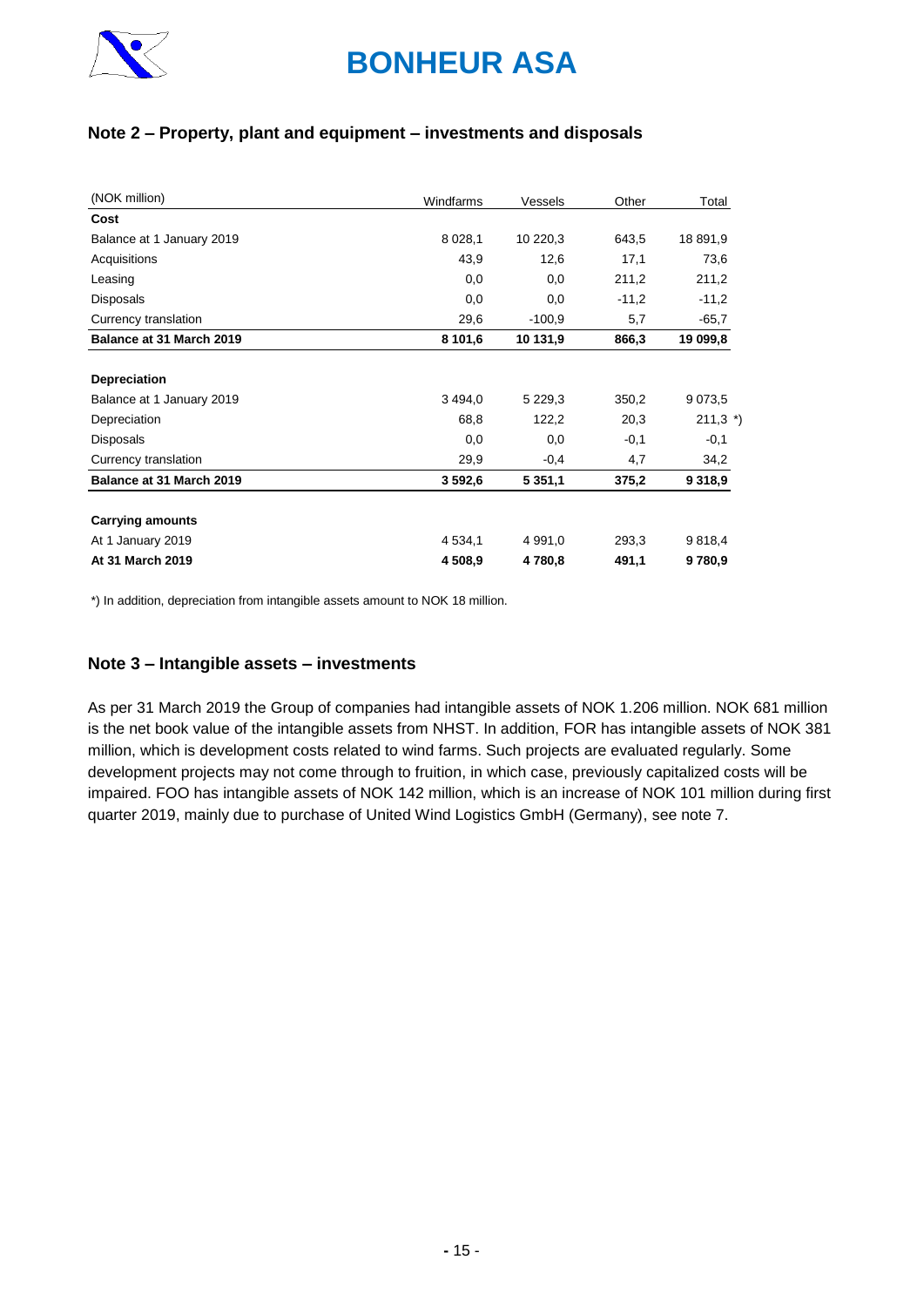

### **Note 4 – Segment information**

| 1.quarter                                  | Renewable<br>energy |        | Shipping/Offsh.<br>wind |         | Offshore drilling *) |             | Cruise         |         | Other<br>investments |         | <b>Total fully</b><br>consolidated<br>companies |         |
|--------------------------------------------|---------------------|--------|-------------------------|---------|----------------------|-------------|----------------|---------|----------------------|---------|-------------------------------------------------|---------|
| Fully consolidated companies               | 1Q19                | 1Q18   | 1Q19                    | 1Q18    | 1Q19                 | 1Q18        | 1Q19           | 1Q18    | 1Q19                 | 1Q18    | 1Q19                                            | 1Q18    |
|                                            |                     |        |                         |         |                      |             |                |         |                      |         |                                                 |         |
| Revenues                                   | 513                 | 425    | 369                     | 145     | $\mathbf 0$          | 0           | 504            | 533     | 301                  | 309     | 1687                                            | 1411    |
| Operating costs                            | $-130$              | $-143$ | $-420$                  | $-221$  | $\overline{0}$       | 0           | $-548$         | $-498$  | $-339$               | $-358$  | $-1437$                                         | $-1220$ |
| Oper. result before depr. (EBITDA)         | 384                 | 283    | $-51$                   | $-77$   | 0                    | $\mathbf 0$ | $-44$          | 35      | $-38$                | $-49$   | 251                                             | 192     |
| Depreciation / Write down                  | $-73$               | $-131$ | $-71$                   | $-42$   | $\overline{0}$       | 0           | $-62$          | $-57$   | $-24$                | $-17$   | $-229$                                          | $-246$  |
|                                            |                     |        |                         |         |                      |             |                |         |                      |         |                                                 |         |
| Operating result (EBIT)                    | 311                 | 109    | $-122$                  | $-118$  | $\overline{0}$       | $\mathbf 0$ | $-106$         | $-22$   | $-62$                | $-66$   | 22                                              | $-54$   |
| Net result from continuing<br>operations   | 113                 | 109    | $-156$                  | $-140$  | $\Omega$             | $\mathbf 0$ | $-89$          | $-41$   | $-69$                | $-95$   | $-200$                                          | $-167$  |
| Net result from discontinued<br>operations | $\mathbf{0}$        | 0      | $\mathbf{0}$            | 0       | $\Omega$             | $-336$      | $\overline{0}$ | 0       | 0                    | 0       | $\Omega$                                        | $-336$  |
| Net result                                 | 113                 | 109    | $-156$                  | $-140$  | $\Omega$             | $-336$      | $-89$          | $-41$   | $-69$                | $-95$   | $-200$                                          | $-503$  |
| <b>Total assets</b>                        | 8 5 9 6             | 7 0 26 | 5 1 8 4                 | 2 9 5 8 | $\mathbf{0}$         | 10 916      | 2 0 6 3        | 2 0 3 3 | 5 3 6 2              | 4 2 1 2 | 21 205                                          | 27 145  |
| <b>Total liabilities</b>                   | 8 2 2 6             | 4725   | 2 9 4 5                 | 1757    | 0                    | 6619        | 1 0 3 5        | 968     | 2 5 5 5              | 2 7 7 8 | 14 761                                          | 16848   |

\*) Discontinued, see note 8.

#### **Companies consolidated in the Group of companies' accounts**

#### **Renewable energy**

The companies within the segment are engaged in development, construction and operation of wind farms in Scotland, Norway, Sweden, Ireland, France and USA.

#### **Shipping / Offshore wind**

The companies within the segment are engaged in logistics and services within the offshore wind industry.

#### **Offshore Drilling**

Offshore drilling provides services to the offshore oil and gas industry. The segment was deconsolidated in 4Q18, with effect for the full year.

#### **Cruise**

Cruise owns and operates four cruise ships and provides a diverse range of cruises to attract its passenger.

#### **Other investments**

The segment has investments within media, properties and various service companies.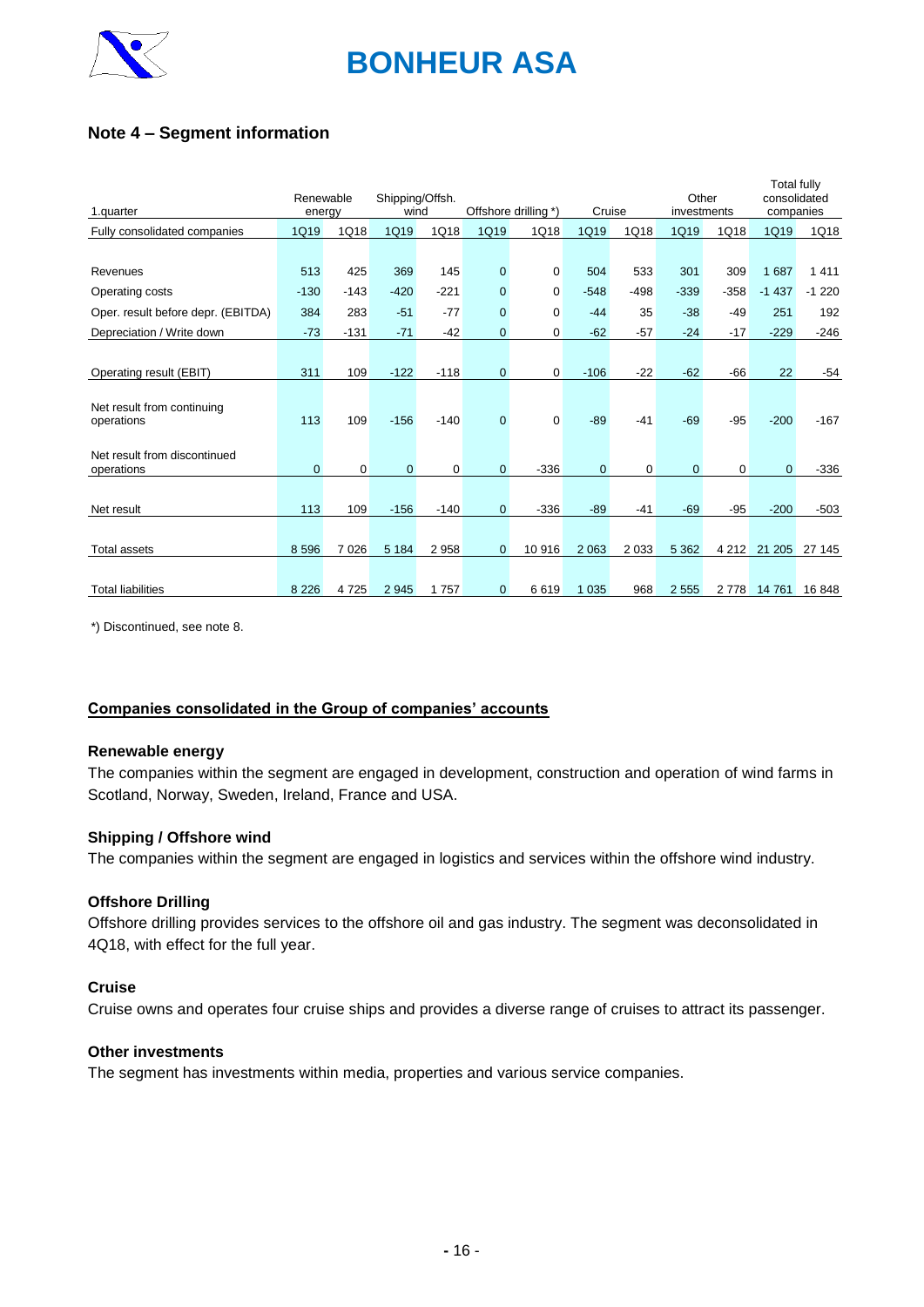

#### **Revenue split**

|                                       |                | Re-presented   |
|---------------------------------------|----------------|----------------|
| (NOK million)                         | <b>1Q19</b>    | <b>1Q18</b>    |
| Sales of electricity                  | 228            | 201            |
| Sales of other goods                  | 16             | 48             |
| Service revenue                       | 1 0 8 3        | 908            |
| Other operating revenue               | 23             | 20             |
| Total revenue (IFRS 15)               | 1 3 4 9        | 1 1 7 6        |
|                                       |                |                |
| Lease revenue                         | 49             | $\overline{7}$ |
| Green Certificate revenue             | 242            | 209            |
| Other operating revenue               | 47             | 18             |
| Revenues according to other standards | 338            | 235            |
|                                       |                |                |
| Other operating income                | $\overline{0}$ |                |
| <b>Total operating income</b>         | 1687           | 1411           |

#### **Note 5 – Interest bearing loans**

FOR has secured bank loans of GBP 459 million, three shareholder loans of a total of GBP 100 million to The Renewables Infrastructure Group Limited and Aviva Investors Global Services Limited, finance lease liabilities of GBP 6 million and other interest-bearing loans of GBP 6 million as per 31 March 2019.

FOO has bank loans of equivalent to EUR 111 million, a shareholder loan of USD 21.3 million as per 31 March 2019.

NHST has bank loans of NOK 174 million and financial leasing liabilities (according to IFRS 16) of NOK 204 million outstanding as per 31 March 2019.

BON has the following bond loans as per 31 March 2019:

| Bond issue        |               | Outstanding loan |               |                         |
|-------------------|---------------|------------------|---------------|-------------------------|
| Ticker            | Issued        | (NOK mill.)      | Maturity      | Terms                   |
| BON <sub>05</sub> | <b>Jul 14</b> | 598              | <b>Jul 19</b> | 3 month NIBOR $+3.10%$  |
| BON <sub>06</sub> | <b>Jul 14</b> | 599              | <b>Jul 21</b> | 3 month NIBOR $+3.50\%$ |
| BON <sub>07</sub> | May 17        | 498              | <b>May 22</b> | 3 month NIBOR $+$ 4,00% |
| BON <sub>08</sub> | Nov 17        | 497              | <b>Nov 20</b> | 3 month NIBOR $+3.15%$  |
| Total             |               | 2 1 9 2          |               |                         |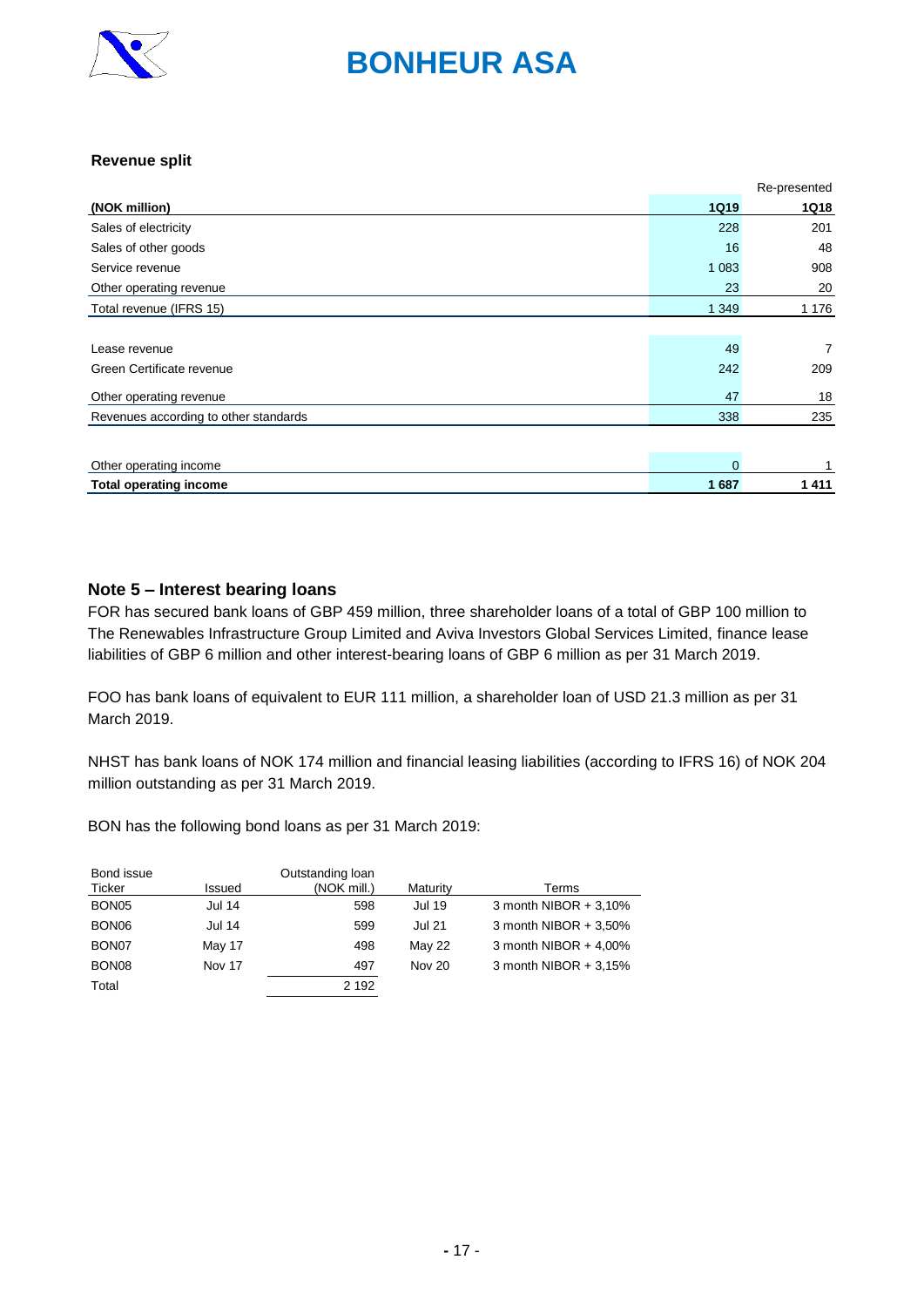

#### **Note 6 – Taxes**

Tax cost in the quarter was NOK 3 million, whereof NOK 21 million was current tax expenses and NOK 18 million was deferred tax income.

The current tax cost was mainly caused by taxable results in the Renewable energy segment in UK and in Shipping/Offshore wind.

Deferred tax income of NOK 18 million was mainly related to the Shipping /Offshore wind segment due to loss in Global Wind Services A/S and in Other Investments due to loss in NHST in the period.

In total the Group of companies paid the net of NOK 10 million in taxes in the quarter mainly within the Renewable energy segments.

As per 1Q 2019 there were one ongoing tax dispute between a subsidiary and the tax authorities within the Group of companies. This was with the Norwegian tax authorities and Fred. Olsen Ocean Ltd as mentioned in note 9 in the Annual Report 2018. Disputed amount has been paid and accounted for.

#### **Note 7 – Acquisition of 50% shareholding in United Wind Logistics GmbH**

On 27 March 2019 Fred. Olsen Ocean Ltd. (FOO), a company wholly owned by Bonheur ASA, entered into an agreement to acquire a 50% ownership in United Wind Logistics GmbH (UWL) through the contribution of new equity in the amount of EUR 12 million. Per first quarter 2019, EUR 8,5 million of the purchase price is paid. The ownership split in UWL will be FOO 50.0 %, United Shipping Group GmbH 37.5 % and CPLP Holding GmbH 12.5 %.

UWL is a Hamburg (Germany) based company offering services within marine transportation of various offshore wind turbine components, such as blades, nacelles and towers from nearby manufacturing sites to pre-assembly ports closer to offshore wind farm sites.

The operations of UWL are presently performed with chartered tonnage. UWL has a new building program for up to four vessels at the Jiangsu Zhenjiang Shipyard in China, of which the first two vessels have been ordered and are expected to be delivered in 2020.

The investment in UWL marks an expansion of FOO's footprint within the offshore wind service industry and will further strengthen FOO's presence in the logistics and installation value chain for offshore wind. FOO's ownership in UWL is considered as a subsidiary and will be consolidated by Bonheur ASA under the Shipping / Offshore Wind business segment.

Total investment was EUR 12 million (NOK 116 million). A final Purchase Price Allocation will be carried out within the time limits. As of first quarter, no P&L effects are recognised in the consolidated financial statement.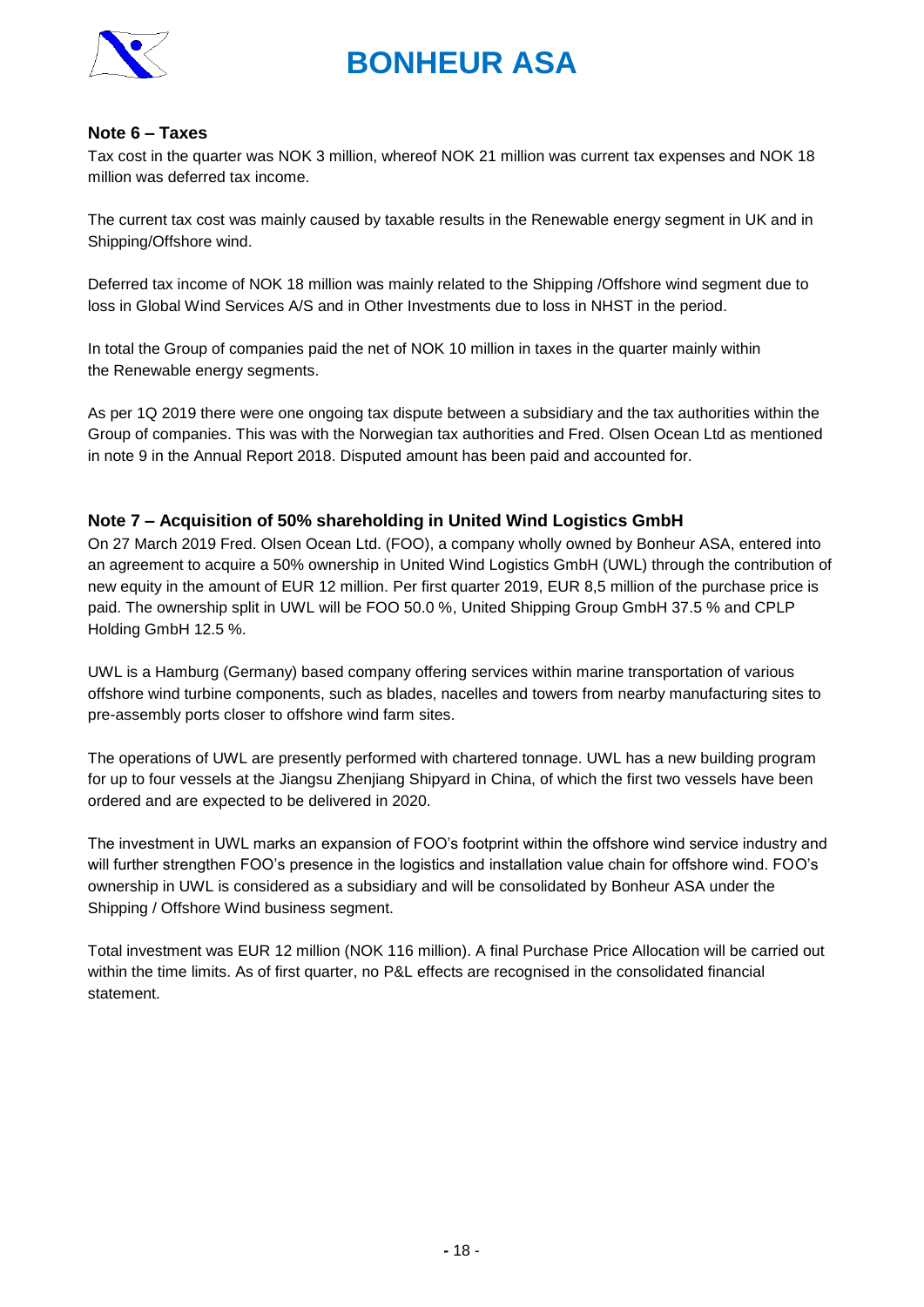

### **Note 8 – Discontinued operations**

#### **Accounting policies**

Classification as a discontinued operation occurs at the earlier of a disposal or when the operation meets the criteria to be reclassified as held for sale or by loss of control. Such reclassification can also happen without a change in relative ownership levels or in the absence of a transaction. The comparative statement of profit or loss of a discontinued operation, is represented as if the operation had been discontinued from the start of the comparative year.

#### **Deconsolidation of Dolphin Drilling (DD)**

DD has been part of Bonheur's investments since the 1970's and has been a pioneer in offshore drilling with an excellent operating record. Due to the recent years' downturn in the offshore drilling industry coupled with the termination of respectively the newbuilding- and the drilling contract for former Bollsta Dolphin semisubmersible drilling rig, DD has for a prolonged period made refinancing efforts in order to find a long-term solution. Based on developments in these efforts and Bonheur's assessment of the same DD was deconsolidated in the fourth quarter. The deconsolidation of DD thus comes, among other things, as a consequence of:

- Bonheur has throughout proposed and supported various potential refinancing solutions for DD, including contributing significant new capital.
- However, the composition of the secured lenders has prevented implementation.
- The secured lenders of DD have decided to pursue other solutions.
- These solutions have not been in line with Bonheur's strategy and will not cause Bonheur to contribute capital to be a majority shareholder
- DD debt is non-recourse to Bonheur

The Bonheur related DD Board Members, Anette S. Olsen and Richard O.Aa have not participated in the DD Board's handling of possible refinancing alternatives and related procedures since July 2018 due to conflict of interest considerations.

The investment in DD was deconsolidated from November 2018. From this date the investment was reported as a separate line item in the consolidated income statement and derecognized from the Bonheur Group of companies' statement of financial position. From the same date, the investment in DD was assessed as a financial investment and recorded at fair value.

The effects on the consolidated accounts is stated in the tables below: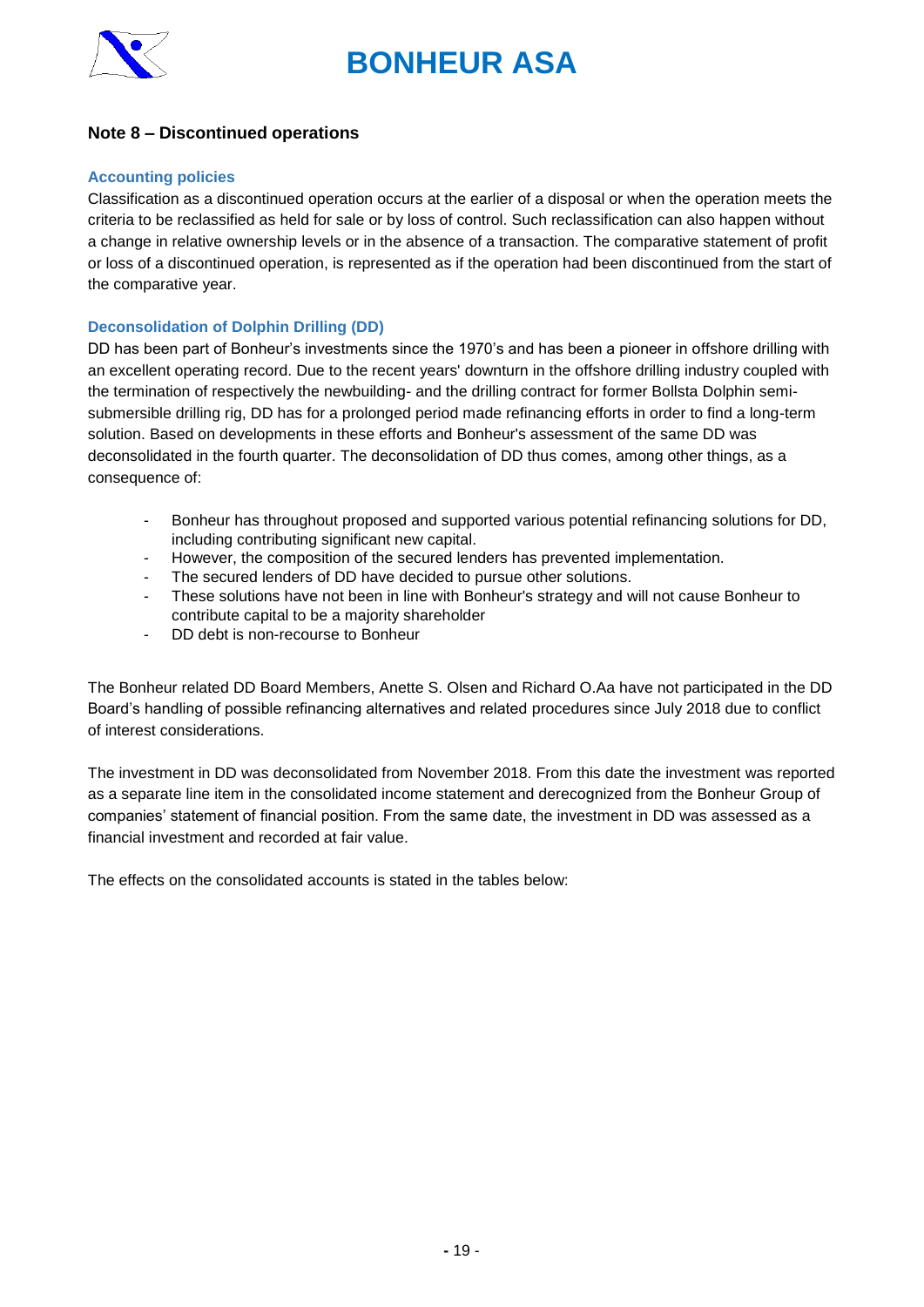

#### **Corresponding figures for last year periods have been restated for the income statement.**

| (NOK 1000)                                                                 | Jan-Mar     | Jan-Mar    |
|----------------------------------------------------------------------------|-------------|------------|
| <b>Result of discontinued operations</b>                                   | 2019        | 2018       |
|                                                                            |             |            |
| Revenue                                                                    | 0           | 557 072    |
| Operating costs                                                            | 0           | $-310$ 102 |
| Operating result before depreciation / impairment losses (EBITDA)          | $\bf{0}$    | 246 970    |
|                                                                            |             | $-441830$  |
| Depreciation                                                               | 0           |            |
| Impairment losses                                                          | 0           | 0          |
| <b>Operating result (EBIT)</b>                                             | $\mathbf 0$ | $-194860$  |
|                                                                            |             |            |
| <b>Financial revenues</b>                                                  | $\mathbf 0$ | 38 848     |
| <b>Financial costs</b>                                                     | $\mathbf 0$ | $-181826$  |
| Net financial items                                                        | $\Omega$    | $-142978$  |
|                                                                            | 0           | -337 838   |
| <b>Result before tax (EBT)</b><br>Estimated tax cost                       |             |            |
|                                                                            | $\Omega$    | 1527       |
| Net result after estimated tax                                             | $\mathbf 0$ | -336 311   |
| Derecognition inclusive translation reserve transferred to profit and loss | 0           | 0          |
| Net result inclusive recognision of translation reserve                    | $\bf{0}$    | $-336311$  |
|                                                                            |             |            |
| Hereof non-controlling interests                                           | 0           | $-161351$  |
| Hereof majority interests                                                  | 0           | $-174959$  |
| Basic / diluted earnings (loss) per share                                  | 0,0         | $-4,1$     |

Of the loss from the discontinued operation of NOK 336 million per 1 quarter 2018, a negative amount of NOK 175 million is attributable to the owners of the company. Of the loss from continuing operations of NOK 167 million per 1 quarter 2018, a negative amount of NOK 232 million is attributable to the owners of the company.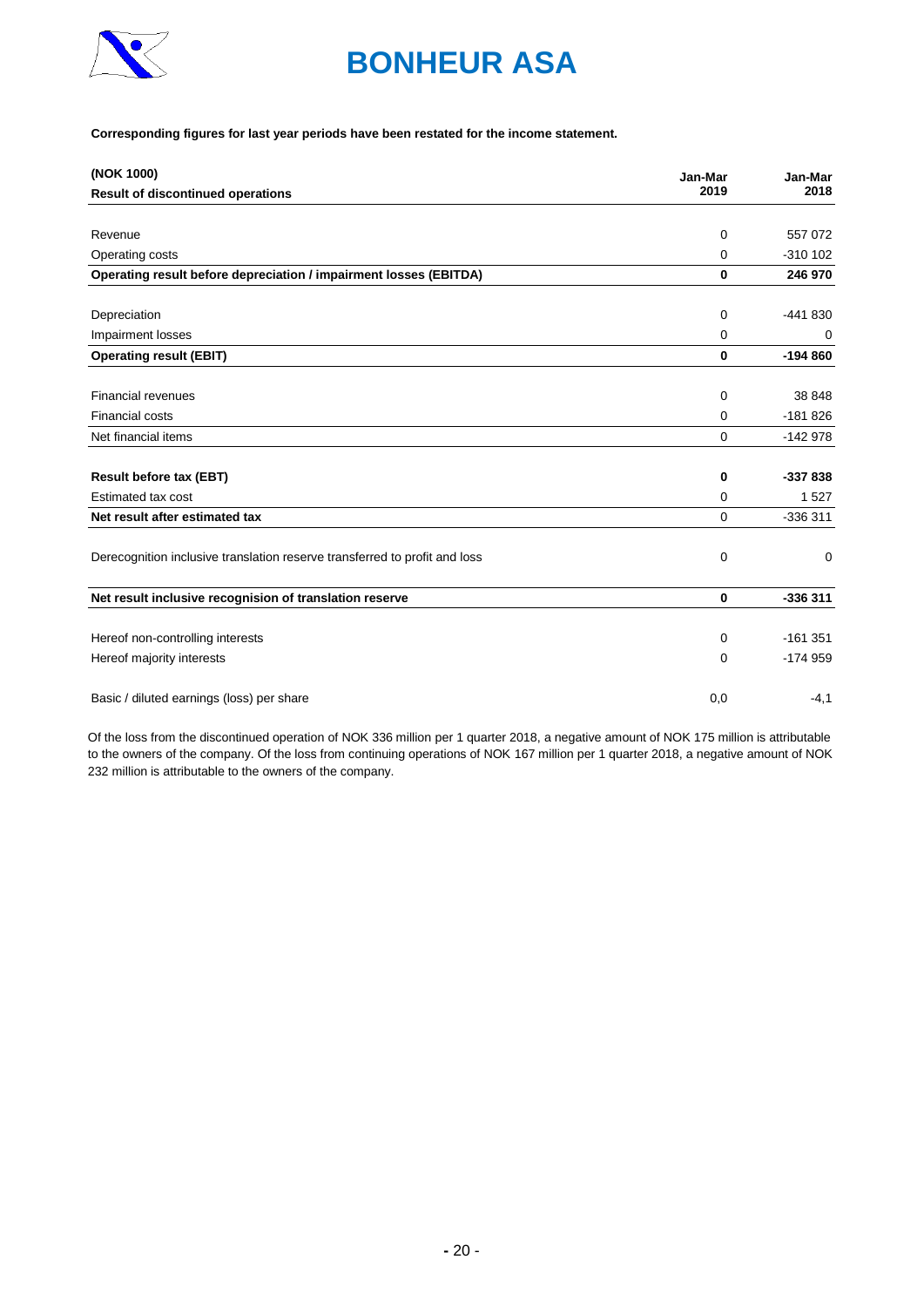

| Cash flows from discontinued operations<br>(NOK 1000) | Jan-Mar<br>2019 | Jan-Mar<br>2018 |
|-------------------------------------------------------|-----------------|-----------------|
|                                                       |                 |                 |
| Net cash used in operating activities                 | 0               | -255 970        |
| Net cash from investing activities                    | 0               | $-34926$        |
| Net cash from financing activities                    | $\Omega$        | $-1.306258$     |
| Net cash flows for the year                           | 0               | -1 597 154      |

## Effect of disposal on the financial position of the Group<br>(NOK 1000)

| (NOK 1000)                                       | 31.03.2019 | 31.03.2018 |
|--------------------------------------------------|------------|------------|
|                                                  |            |            |
| Deferred tax benefit                             | 0          | $-10527$   |
| Property, plant and equipment                    | 0          | -7 985 349 |
| Financial fixed assets                           | 0          | $-1540$    |
| Inventories                                      | 0          | -792 083   |
| Trade receivables and other receivables other    | 0          | $-154239$  |
| Cash and bank                                    | 0          | -1 971 765 |
| <b>Pension liabilities</b>                       | 0          | 496 565    |
| Interest-bearing other long term debt, other     | 0          | 4 253 049  |
| Not interest-bearing other long term debt, other | 0          | 3583       |
| Interest-bearing other short term debt, other    | 0          | 1 484 757  |
| <b>Current liabilities</b>                       | 0          | 381 473    |
| Net assets and liabilities                       | 0          | -4 296 075 |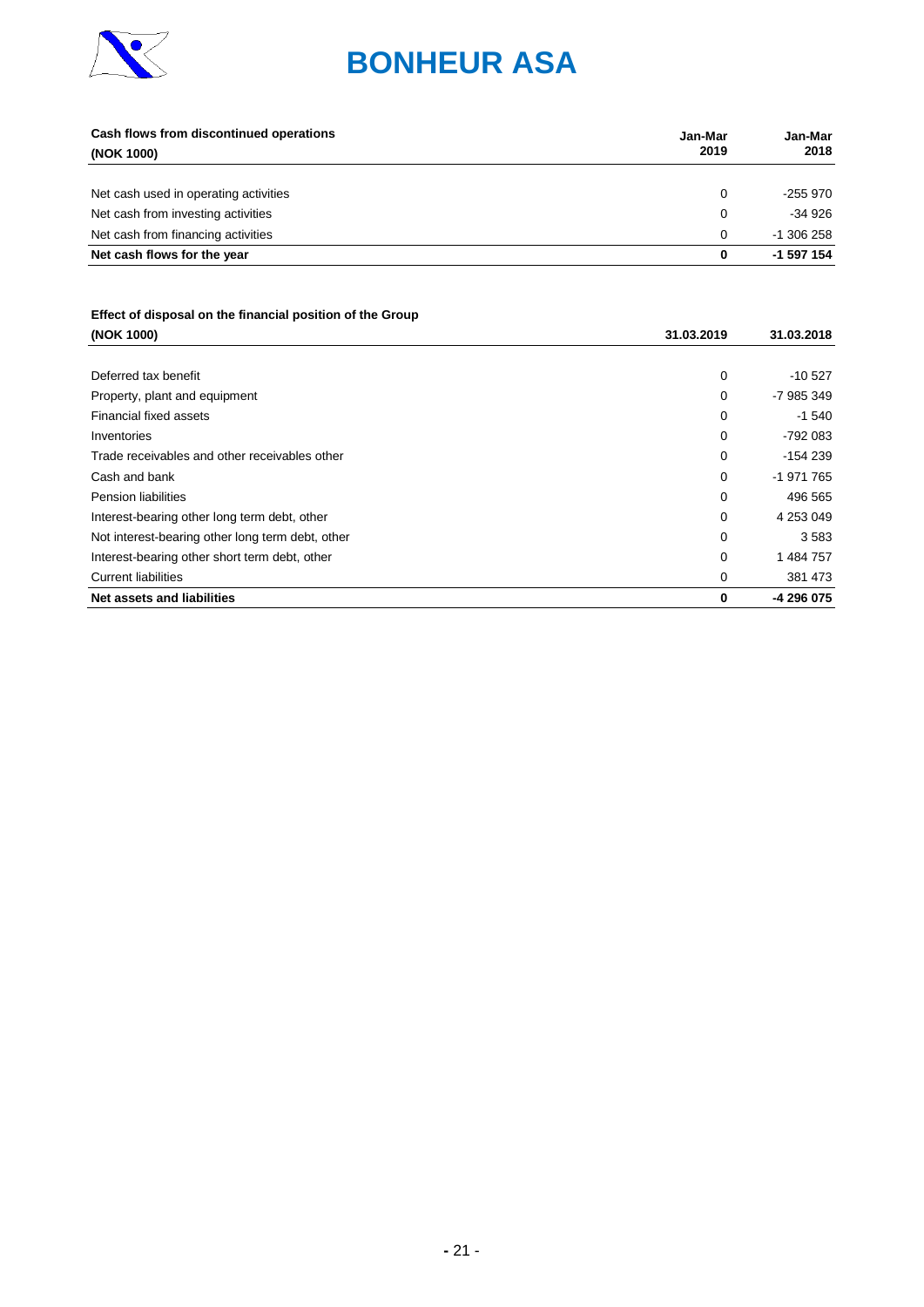

## **Note 9 – Bonheur ASA (Parent company – NGAAP)**

| (NOK million) - unaudited                                    | Jan-Mar<br>2019 | Jan-Mar<br>2018 | Jan-Dec<br>2018 |
|--------------------------------------------------------------|-----------------|-----------------|-----------------|
| <b>CONDENSED INCOME STATEMENT (NGAAP)</b>                    |                 |                 |                 |
|                                                              |                 |                 |                 |
| Revenues                                                     | 0,0             | 0,0             | 1,0             |
| Operating costs                                              | $-32,3$         | $-30,4$         | $-127,5$        |
| Operating result before depreciation (EBITDA)                | $-32,3$         | $-30,4$         | $-126,5$        |
| Depreciation                                                 | $-0,7$          | $-0,7$          | $-2,9$          |
| <b>Operating result (EBIT)</b>                               | $-33,0$         | $-31,1$         | $-129,4$        |
| <b>Financial revenues</b>                                    | 30,2            | 19,7            | 2 315,7         |
| <b>Financial costs</b>                                       | $-33.3$         | $-401.8$        | $-996,5$        |
| Net financial items                                          | $-3,1$          | $-382,1$        | 1 319,2         |
| <b>Result before tax (EBT)</b>                               | $-36,1$         | -413,2          | 1 189,7         |
| Tax expense                                                  | 0,0             | 0,0             | 0,0             |
| Net result after estimated tax                               | $-36,1$         | $-413,2$        | 1 189,7         |
|                                                              |                 |                 |                 |
|                                                              |                 |                 |                 |
| <b>CONDENSED BALANCE SHEET (NGAAP)</b>                       | 31.03.2019      | 31.03.2018      | 31.12.2018      |
|                                                              | 49,9            | 52,6            | 50,7            |
| Property, plant and equipment<br>Investments in subsidiaries | 4 802,2         | 4 7 7 8 , 4     | 4 803,2         |
| Other financial fixed assets                                 | 1 433,0         | 1 0 2 0, 2      | 1 268,9         |
| <b>Non-current assets</b>                                    | 6 285,2         | 5 8 5 1 , 2     | 6 122,8         |
| Shares and current receivables                               | 287,4           | 12,6            | 262,5           |
| Cash and cash equivalents                                    | 3 2 2 0, 2      | 2677,7          | 3680,6          |
| <b>Current assets</b>                                        | 3507,6          | 2 690,3         | 3943,1          |
| <b>Total assets</b>                                          | 9792,7          | 8 5 4 1 , 5     | 10 065,9        |
| Share capital                                                | 53,2            | 53,2            | 53,2            |
| Share premium                                                | 143,3           | 143,3           | 143,3           |
| Retained earnings                                            | 6784,0          | 5 402,7         | 6 820,1         |
| <b>Equity</b>                                                | 6 980,5         | 5 5 9 9, 1      | 7 016,6         |
| Non-current interest bearing liabilities                     | 1 594,5         | 2 4 3 4 , 3     | 1 593,8         |
| Other non-current liabilities                                | 398,5           | 376,0           | 394,1           |
| <b>Non-current liabilities</b>                               | 1993,0          | 2810,3          | 1987,9          |
| Current interest bearing liabilities                         | 597,8           | 0,0             | 843,6           |
| Other current liabilities                                    | 221,4           | 132,1           | 217,8           |
| <b>Current liabilities</b>                                   | 819,2           | 132,1           | 1 061,4         |
| <b>Total equity and liabilities</b>                          | 9792,7          | 8 5 4 1 , 5     | 10 065,9        |
|                                                              |                 |                 |                 |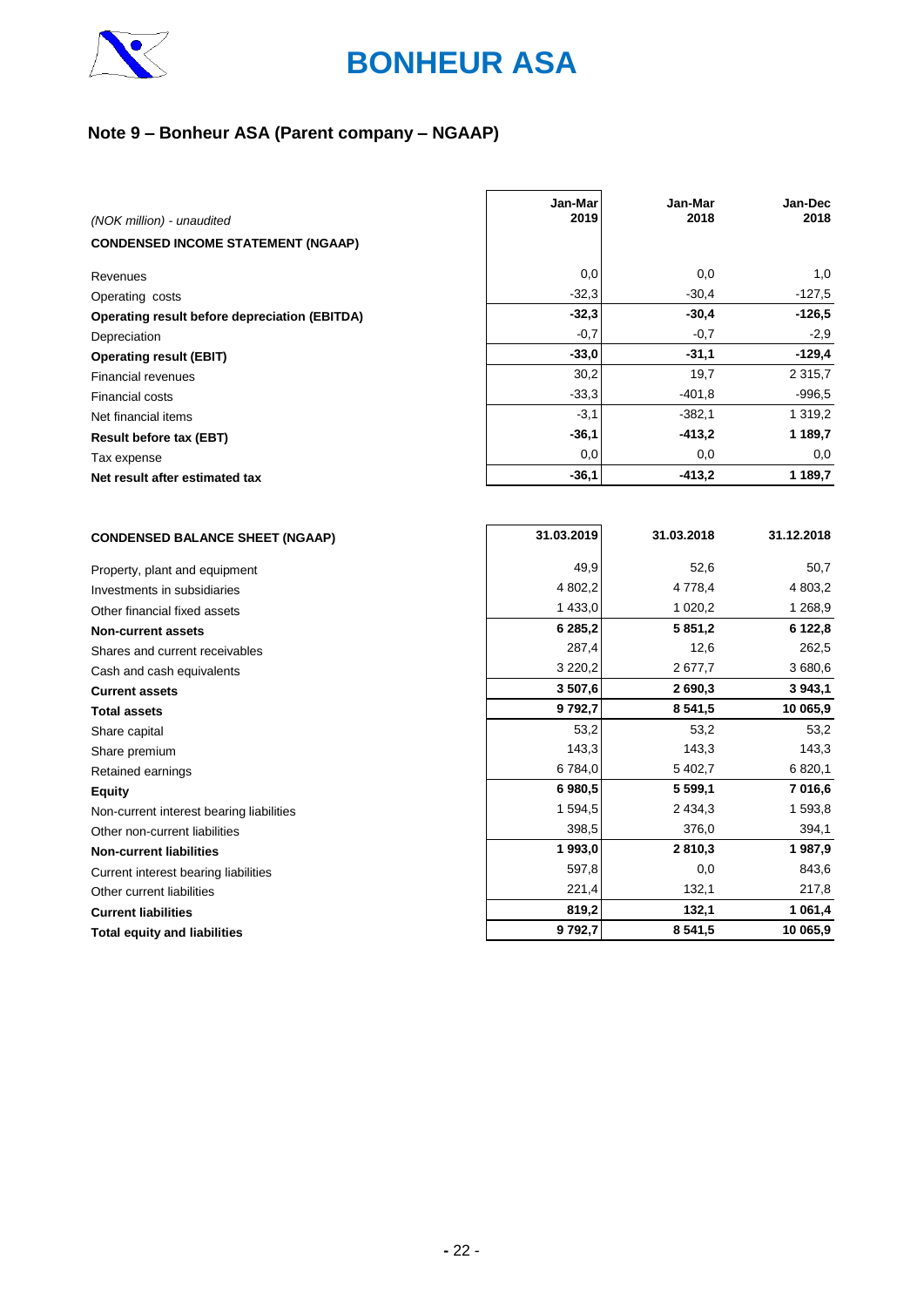

| <b>CONDENSED STATEMENT OF CASH FLOW (NGAAP)</b>                                       | Jan-Mar     | Jan-Mar  |
|---------------------------------------------------------------------------------------|-------------|----------|
| (NOK million) - unaudited                                                             | 2019        | 2018     |
|                                                                                       |             |          |
| Cash flow from operating activities                                                   |             |          |
| Net result after tax                                                                  | $-36,1$     | $-413,2$ |
| Adjustments for:                                                                      |             |          |
| Depreciation                                                                          | 0,7         | 0,7      |
| Net of investment income, interest expenses and net unrealized foreign exchange gains | 7,4         | 373,3    |
| Net gain on sale of property, plant and equipment and other investments               | 0,0         | 0,0      |
| Tax expense                                                                           | 0,0         | 0,0      |
| Cash generated before changes in working capital and provisions                       | $-28,0$     | $-39.2$  |
| Increase (-) / decrease in trade and other receivables                                | 12,0        | 0,4      |
| Increase / decrease (-) in current liabilities                                        | 5,7         | $-4,1$   |
| Cash generated from operations                                                        | $-10,3$     | $-42.9$  |
| Interest paid                                                                         | $-29,4$     | $-27,4$  |
| Tax paid                                                                              | 0,0         | 0,0      |
| Net cash from operating activities                                                    | $-39,7$     | $-70,4$  |
|                                                                                       |             |          |
| Cash flow from investing activities                                                   |             |          |
| Proceeds from sale of property, plant and equipment and other investments             | 13,0        | 13,0     |
| Interest and dividends received                                                       | 2,5         | 4,9      |
| Acquisitions of property, plant and equipment and other investments                   | $-189,3$    | $-60,7$  |
| Net cash from investing activities                                                    | $-173,8$    | $-42,8$  |
|                                                                                       |             |          |
| Cash flow from financing activities                                                   |             |          |
| Increase in borrowings                                                                | 0,9         | 1,0      |
| Repayment of borrowings                                                               | $-247.9$    | 0,0      |
| Dividends paid                                                                        | 0,0         | 0,0      |
| Net cash from financing activities                                                    | $-247,0$    | 1,0      |
| Net increase in cash and cash equivalents                                             | $-460,5$    | $-112,1$ |
| Cash and cash equivalents at 1 January                                                | 3 680,6     | 2789,8   |
| Cash and cash equivalents at 31 March                                                 | 3 2 2 0 , 2 | 2677,7   |

## **Basis of presentation of the Parent Company financial information**

### **Introduction**

Bonheur ASA is the Parent Company.

### **Financial framework and accounting principles**

The accounts have been prepared in accordance with the Norwegian accounting act and generally accepted accounting principles in Norway (NGAAP). The accounts do not include all information required for annual accounts and should be read in conjunction with the Parent Company's annual accounts for 2018. Norsk Regnskapsstiftelse has not approved new amendments to its standards with effect for 2019. All figures presented are in NOK unless otherwise stated.

#### **Shares and other securities**

Long term investments in subsidiaries, associated companies and other shares and bonds, which are held to maturity date, are classified as financial fixed assets in the balance sheet and measured at the lower of cost and market value.